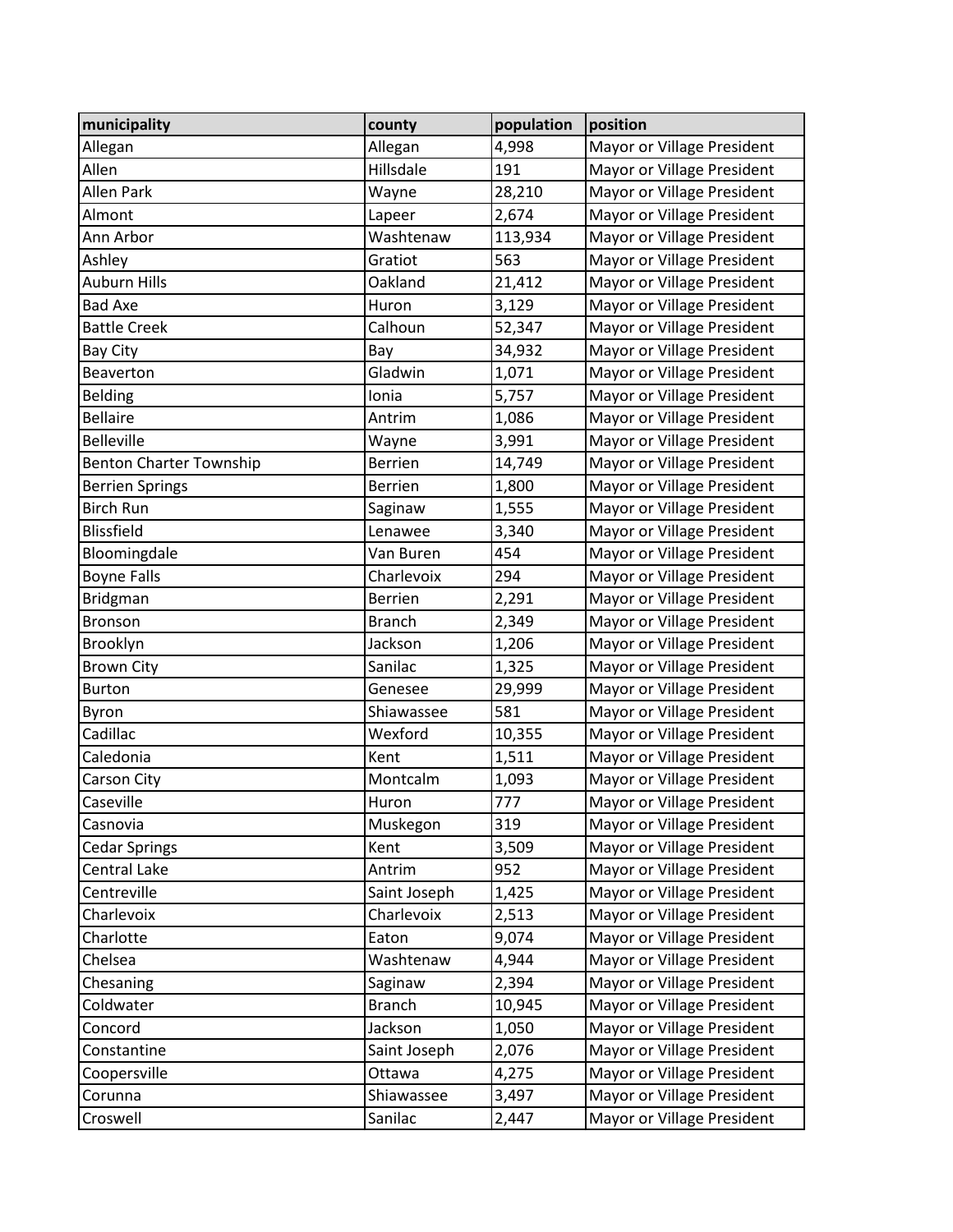| <b>Crystal Falls</b>     | Iron        | 1,469   | Mayor or Village President |
|--------------------------|-------------|---------|----------------------------|
| Daggett                  | Menominee   | 258     | Mayor or Village President |
| Davison                  | Genesee     | 5,173   | Mayor or Village President |
| Dearborn                 | Wayne       | 98,153  | Mayor or Village President |
| Dearborn Heights         | Wayne       | 57,774  | Mayor or Village President |
| Delta Charter Township   | Eaton       | 32,408  | Mayor or Village President |
| <b>DeWitt</b>            | Clinton     | 4,507   | Mayor or Village President |
| Dimondale                | Eaton       | 1,234   | Mayor or Village President |
| Douglas                  | Allegan     | 1,232   | Mayor or Village President |
| Dowagiac                 | Cass        | 5,879   | Mayor or Village President |
| <b>East Grand Rapids</b> | Kent        | 10,694  | Mayor or Village President |
| East Jordan              | Charlevoix  | 2,351   | Mayor or Village President |
| East Tawas               | losco       | 2,808   | Mayor or Village President |
| Eastpointe               | Macomb      | 32,442  | Mayor or Village President |
| <b>Eaton Rapids</b>      | Eaton       | 5,214   | Mayor or Village President |
| Ecorse                   | Wayne       | 9,512   | Mayor or Village President |
| Edwardsburg              | Cass        | 1,259   | Mayor or Village President |
| <b>Elk Rapids</b>        | Antrim      | 1,642   | Mayor or Village President |
| Evart                    | Osceola     | 1,903   | Mayor or Village President |
| Fairgrove                | Tuscola     | 563     | Mayor or Village President |
| <b>Farmington Hills</b>  | Oakland     | 79,740  | Mayor or Village President |
| Fennville                | Allegan     | 1,398   | Mayor or Village President |
| Fenton                   | Genesee     | 11,756  | Mayor or Village President |
| Ferndale                 | Oakland     | 19,900  | Mayor or Village President |
| Ferrysburg               | Ottawa      | 2,892   | Mayor or Village President |
| Flushing                 | Genesee     | 8,389   | Mayor or Village President |
| Fowlerville              | Livingston  | 2,886   | Mayor or Village President |
| Fruitport                | Muskegon    | 1,093   | Mayor or Village President |
| Gaylord                  | Otsego      | 3,645   | Mayor or Village President |
| Gobles                   | Van Buren   | 829     | Mayor or Village President |
| Goodrich                 | Genesee     | 1,860   | Mayor or Village President |
| <b>Grand Ledge</b>       | Eaton       | 7,786   | Mayor or Village President |
| <b>Grand Rapids</b>      | Kent        | 188,040 | Mayor or Village President |
| Grandville               | Kent        | 15,378  | Mayor or Village President |
| Grant                    | Newaygo     | 894     | Mayor or Village President |
| Greenville               | Montcalm    | 8,481   | Mayor or Village President |
| Grosse Pointe Woods      | Wayne       | 16,135  | Mayor or Village President |
| Hamtramck                | Wayne       | 22,423  | Mayor or Village President |
| Harper Woods             | Wayne       | 14,236  | Mayor or Village President |
| Harrison                 | Clare       | 2,114   | Mayor or Village President |
| Hart                     | Oceana      | 2,126   | Mayor or Village President |
| Hesperia                 | Oceana      | 954     | Mayor or Village President |
| <b>Highland Park</b>     | Wayne       | 11,776  | Mayor or Village President |
| Hillman                  | Montmorency | 701     | Mayor or Village President |
| Holland                  | Ottawa      | 33,051  | Mayor or Village President |
| Hopkins                  | Allegan     | 610     | Mayor or Village President |
| <b>Howard City</b>       | Montcalm    | 1,808   | Mayor or Village President |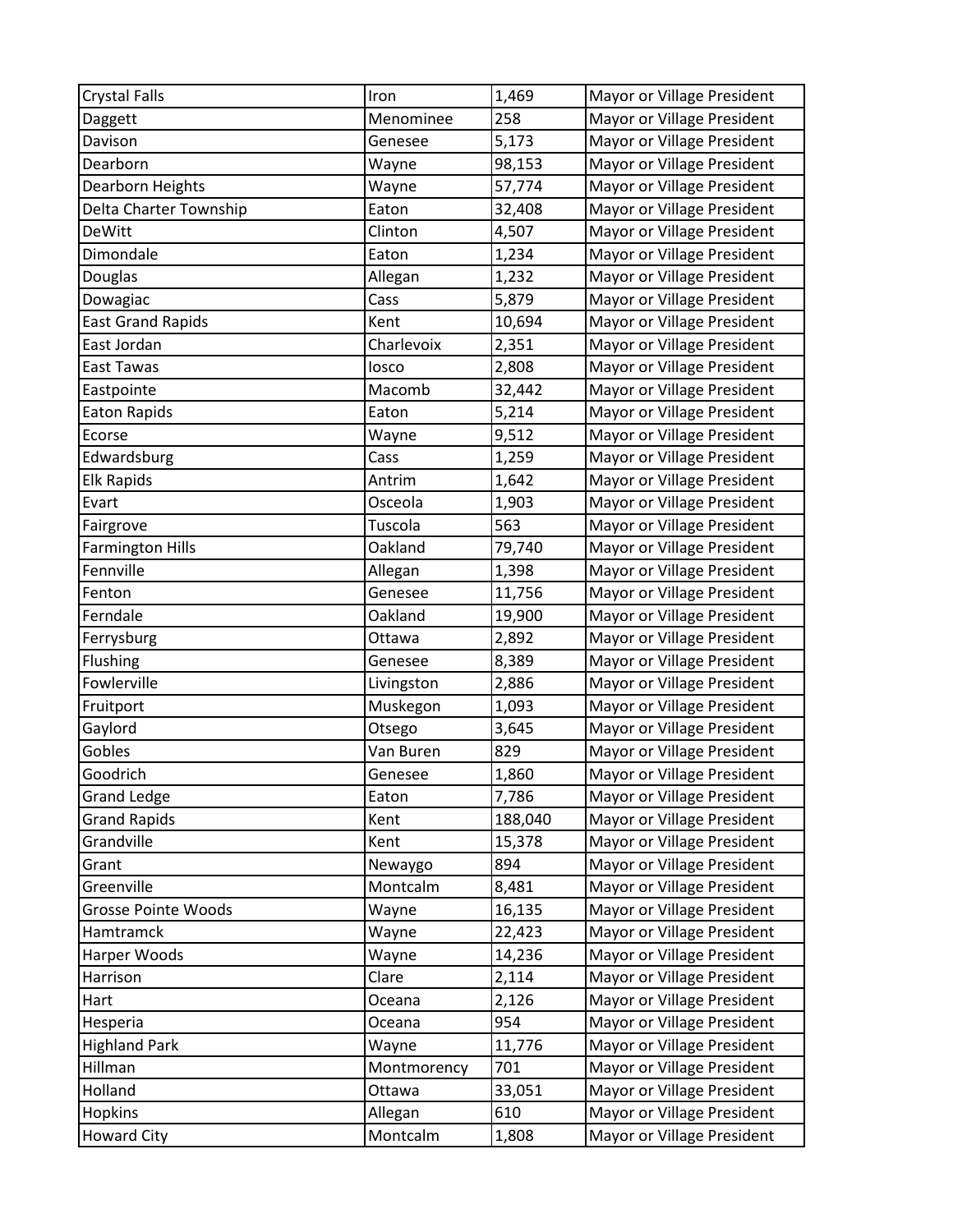| Howell                        | Livingston            | 9,489   | Mayor or Village President |
|-------------------------------|-----------------------|---------|----------------------------|
| Hudsonville                   | Ottawa                | 7,116   | Mayor or Village President |
| Independence Charter Township | Oakland               | 34,681  | Mayor or Village President |
| Ionia                         | Ionia                 | 11,394  | Mayor or Village President |
| Iron Mountain                 | Dickinson             | 7,624   | Mayor or Village President |
| <b>Iron River</b>             | Iron                  | 3,029   | Mayor or Village President |
| Ironwood                      | Gogebic               | 5,387   | Mayor or Village President |
| Ishpeming                     | Marquette             | 6,470   | Mayor or Village President |
| Ithaca                        | Gratiot               | 2,910   | Mayor or Village President |
| Jonesville                    | Hillsdale             | 2,258   | Mayor or Village President |
| Kalkaska                      | Kalkaska              | 2,020   | Mayor or Village President |
| Kent City                     | Kent                  | 1,057   | Mayor or Village President |
| Kentwood                      | Kent                  | 48,707  | Mayor or Village President |
| Kingsley                      | <b>Grand Traverse</b> | 1,480   | Mayor or Village President |
| Lake Angelus                  | Oakland               | 290     | Mayor or Village President |
| Lake Isabella                 | Isabella              | 1,681   | Mayor or Village President |
| Lake Odessa                   | Ionia                 | 2,018   | Mayor or Village President |
| Lakeview                      | Montcalm              | 1,007   | Mayor or Village President |
| Lakewood Club                 | Muskegon              | 1,291   | Mayor or Village President |
| Lansing                       | Ingham                | 114,297 | Mayor or Village President |
| Laurium                       | Houghton              | 1,977   | Mayor or Village President |
| Lawton                        | Van Buren             | 1,900   | Mayor or Village President |
| Leonard                       | Oakland               | 403     | Mayor or Village President |
| Leslie                        | Ingham                | 1,851   | Mayor or Village President |
| Lexington                     | Sanilac               | 1,178   | Mayor or Village President |
| Lincoln                       | Alcona                | 337     | Mayor or Village President |
| Lincoln Park                  | Wayne                 | 38,144  | Mayor or Village President |
| Litchfield                    | Hillsdale             | 1,369   | Mayor or Village President |
| Livonia                       | Wayne                 | 96,942  | Mayor or Village President |
| Lowell                        | Kent                  | 3,783   | Mayor or Village President |
| Ludington                     | Mason                 | 8,076   | Mayor or Village President |
| <b>Madison Heights</b>        | Oakland               | 29,694  | Mayor or Village President |
| Mancelona                     | Antrim                | 1,390   | Mayor or Village President |
| Manchester                    | Washtenaw             | 2,091   | Mayor or Village President |
| Manistee                      | Manistee              | 6,226   | Mayor or Village President |
| Marlette                      | Sanilac               | 1,875   | Mayor or Village President |
| Marquette                     | Marquette             | 21,355  | Mayor or Village President |
| Marshall                      | Calhoun               | 7,088   | Mayor or Village President |
| Martin                        | Allegan               | 410     | Mayor or Village President |
| Marysville                    | Saint Clair           | 9,959   | Mayor or Village President |
| Melvindale                    | Wayne                 | 10,715  | Mayor or Village President |
| Memphis                       | Macomb                | 1,183   | Mayor or Village President |
| Mendon                        | Saint Joseph          | 870     | Mayor or Village President |
| Menominee                     | Menominee             | 8,599   | Mayor or Village President |
| Meridian Charter Township     | Ingham                | 39,688  | Mayor or Village President |
| Merrill                       | Saginaw               | 778     | Mayor or Village President |
| Metamora                      | Lapeer                | 565     | Mayor or Village President |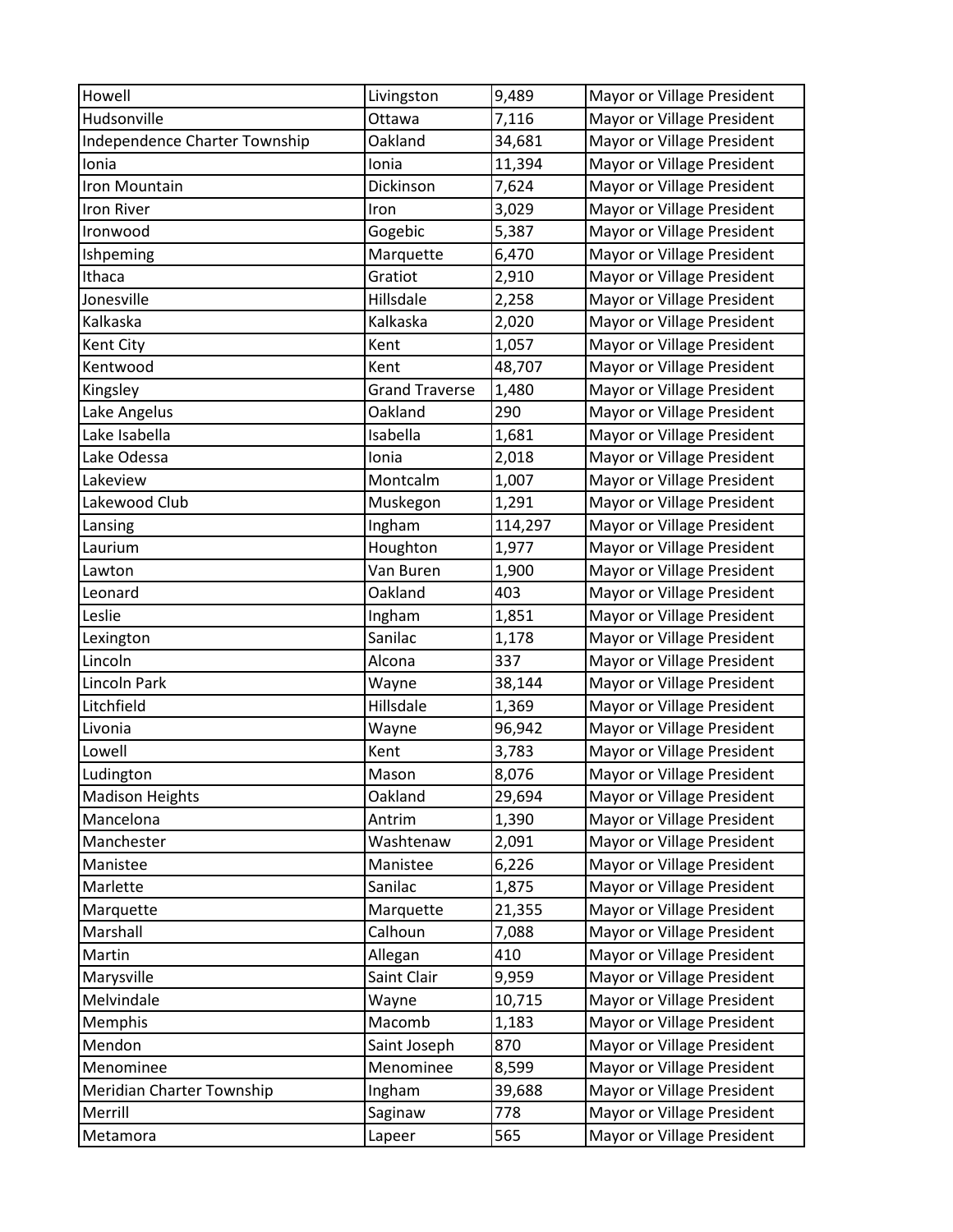| Middleville          | Barry          | 3,319  | Mayor or Village President |
|----------------------|----------------|--------|----------------------------|
| Midland              | Midland        | 41,863 | Mayor or Village President |
| Milan                | Washtenaw      | 5,836  | Mayor or Village President |
| Milford              | Oakland        | 6,175  | Mayor or Village President |
| Millersburg          | Presque Isle   | 206    | Mayor or Village President |
| Morenci              | Lenawee        | 2,220  | Mayor or Village President |
| Morley               | Mecosta        | 493    | Mayor or Village President |
| <b>Mount Clemens</b> | Macomb         | 16,314 | Mayor or Village President |
| <b>Mount Morris</b>  | Genesee        | 3,086  | Mayor or Village President |
| Mount Pleasant       | Isabella       | 26,016 | Mayor or Village President |
| Muir                 | Ionia          | 604    | Mayor or Village President |
| Muskegon             | Muskegon       | 38,401 | Mayor or Village President |
| New Baltimore        | Macomb         | 12,084 | Mayor or Village President |
| New Haven            | Macomb         | 4,642  | Mayor or Village President |
| New Lothrop          | Shiawassee     | 581    | Mayor or Village President |
| Newaygo              | Newaygo        | 1,976  | Mayor or Village President |
| <b>Niles</b>         | <b>Berrien</b> | 11,600 | Mayor or Village President |
| North Branch         | Lapeer         | 1,033  | Mayor or Village President |
| Northville           | Wayne          | 5,970  | Mayor or Village President |
| Novi                 | Oakland        | 55,224 | Mayor or Village President |
| Oakley               | Saginaw        | 290    | Mayor or Village President |
| Otisville            | Genesee        | 864    | Mayor or Village President |
| Otsego               | Allegan        | 3,956  | Mayor or Village President |
| Ovid                 | Clinton        | 1,603  | Mayor or Village President |
| Paw Paw              | Van Buren      | 3,534  | Mayor or Village President |
| Peck                 | Sanilac        | 632    | Mayor or Village President |
| Perry                | Shiawassee     | 2,188  | Mayor or Village President |
| Pigeon               | Huron          | 1,208  | Mayor or Village President |
| Plainwell            | Allegan        | 3,804  | Mayor or Village President |
| Plymouth             | Wayne          | 9,132  | Mayor or Village President |
| Port Huron           | Saint Clair    | 30,184 | Mayor or Village President |
| Portage              | Kalamazoo      | 46,292 | Mayor or Village President |
| Potterville          | Eaton          | 2,617  | Mayor or Village President |
| Reese                | Tuscola        | 1,454  | Mayor or Village President |
| Rochester            | Oakland        | 12,711 | Mayor or Village President |
| <b>Rogers City</b>   | Presque Isle   | 2,827  | Mayor or Village President |
| Roseville            | Macomb         | 47,299 | Mayor or Village President |
| Rothbury             | Oceana         | 432    | Mayor or Village President |
| Royal Oak            | Oakland        | 57,236 | Mayor or Village President |
| Saint Charles        | Saginaw        | 2,054  | Mayor or Village President |
| Saint Clair Shores   | Macomb         | 59,715 | Mayor or Village President |
| Saint Johns          | Clinton        | 7,865  | Mayor or Village President |
| Saint Joseph         | <b>Berrien</b> | 8,365  | Mayor or Village President |
| Saint Louis          | Gratiot        | 7,482  | Mayor or Village President |
| Saline               | Washtenaw      | 8,810  | Mayor or Village President |
| Sandusky             | Sanilac        | 2,679  | Mayor or Village President |
| Saranac              | Ionia          | 1,325  | Mayor or Village President |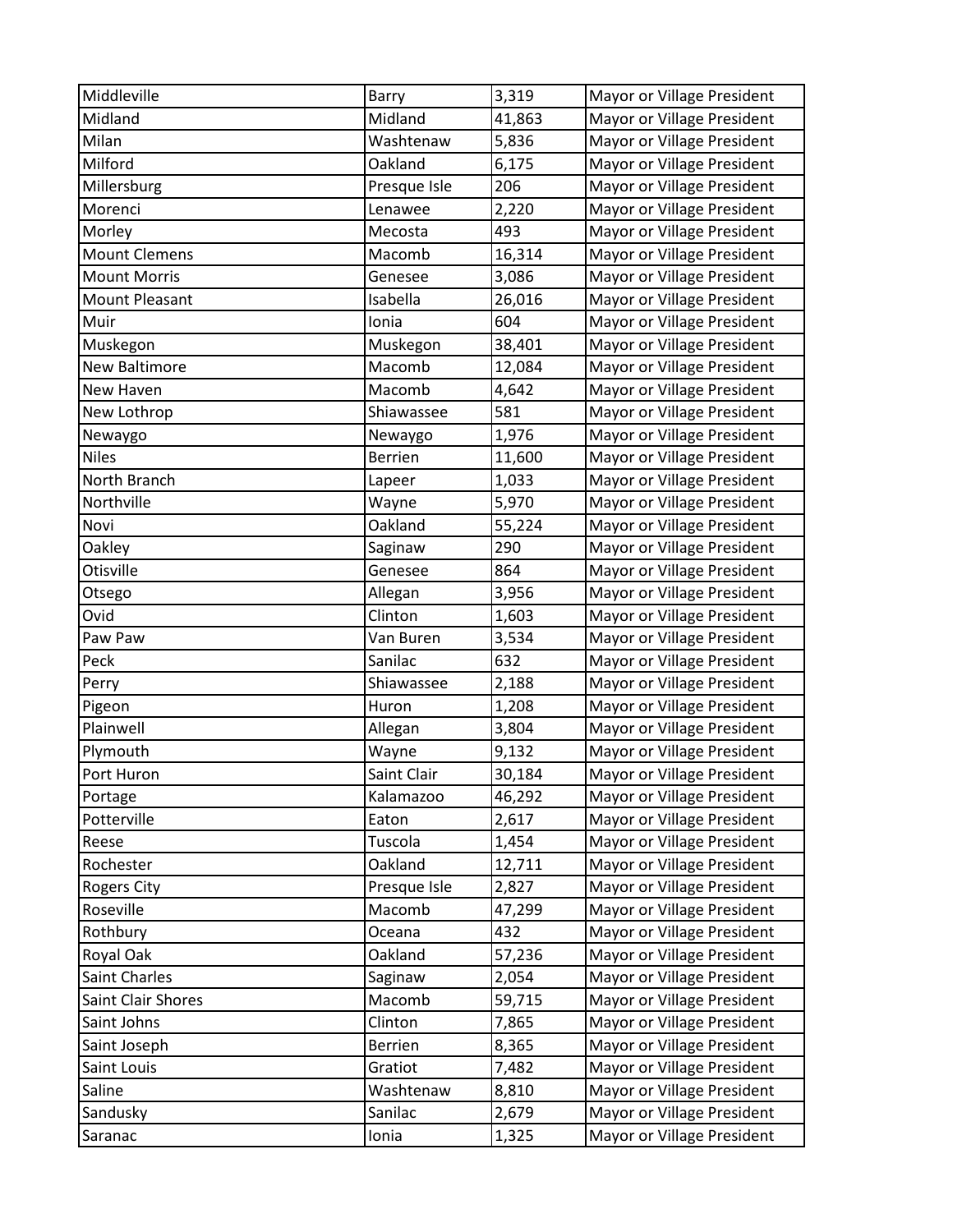| Sebewaing                        | Huron                 | 1,759  | Mayor or Village President |
|----------------------------------|-----------------------|--------|----------------------------|
| Shelby                           | Oceana                | 2,065  | Mayor or Village President |
| Shepherd                         | Isabella              | 1,515  | Mayor or Village President |
| South Haven                      | Van Buren             | 4,403  | Mayor or Village President |
| South Lyon                       | Oakland               | 11,327 | Mayor or Village President |
| Southfield                       | Oakland               | 71,739 | Mayor or Village President |
| Springfield                      | Calhoun               | 5,260  | Mayor or Village President |
| Springport                       | Jackson               | 800    | Mayor or Village President |
| Stevensville                     | <b>Berrien</b>        | 1,142  | Mayor or Village President |
| <b>Suttons Bay</b>               | Leelanau              | 618    | Mayor or Village President |
| Sylvan Lake                      | Oakland               | 1,720  | Mayor or Village President |
| Taylor                           | Wayne                 | 63,131 | Mayor or Village President |
| Tecumseh                         | Lenawee               | 8,521  | Mayor or Village President |
| Tekonsha                         | Calhoun               | 717    | Mayor or Village President |
| Three Oaks                       | <b>Berrien</b>        | 1,622  | Mayor or Village President |
| <b>Three Rivers</b>              | Saint Joseph          | 7,811  | Mayor or Village President |
| <b>Traverse City</b>             | <b>Grand Traverse</b> | 14,674 | Mayor or Village President |
| Troy                             | Oakland               | 80,980 | Mayor or Village President |
| Ubly                             | Huron                 | 858    | Mayor or Village President |
| Vassar                           | Tuscola               | 2,697  | Mayor or Village President |
| Vermontville                     | Eaton                 | 759    | Mayor or Village President |
| Wayland                          | Allegan               | 4,079  | Mayor or Village President |
| West Bloomfield Charter Township | Oakland               | 64,690 | Mayor or Village President |
| Westland                         | Wayne                 | 84,094 | Mayor or Village President |
| <b>White Cloud</b>               | Newaygo               | 1,408  | Mayor or Village President |
| White Pigeon                     | Saint Joseph          | 1,522  | Mayor or Village President |
| Whittemore                       | losco                 | 384    | Mayor or Village President |
| Wixom                            | Oakland               | 13,498 | Mayor or Village President |
| <b>Wolverine Lake</b>            | Oakland               | 4,312  | Mayor or Village President |
| Woodhaven                        | Wayne                 | 12,875 | Mayor or Village President |
| Wyandotte                        | Wayne                 | 25,883 | Mayor or Village President |
| Wyoming                          | Kent                  | 72,125 | Mayor or Village President |
| Ypsilanti                        | Washtenaw             | 19,435 | Mayor or Village President |
| Zeeland                          | Ottawa                | 5,504  | Mayor or Village President |
| Zilwaukee                        | Saginaw               | 1,658  | Mayor or Village President |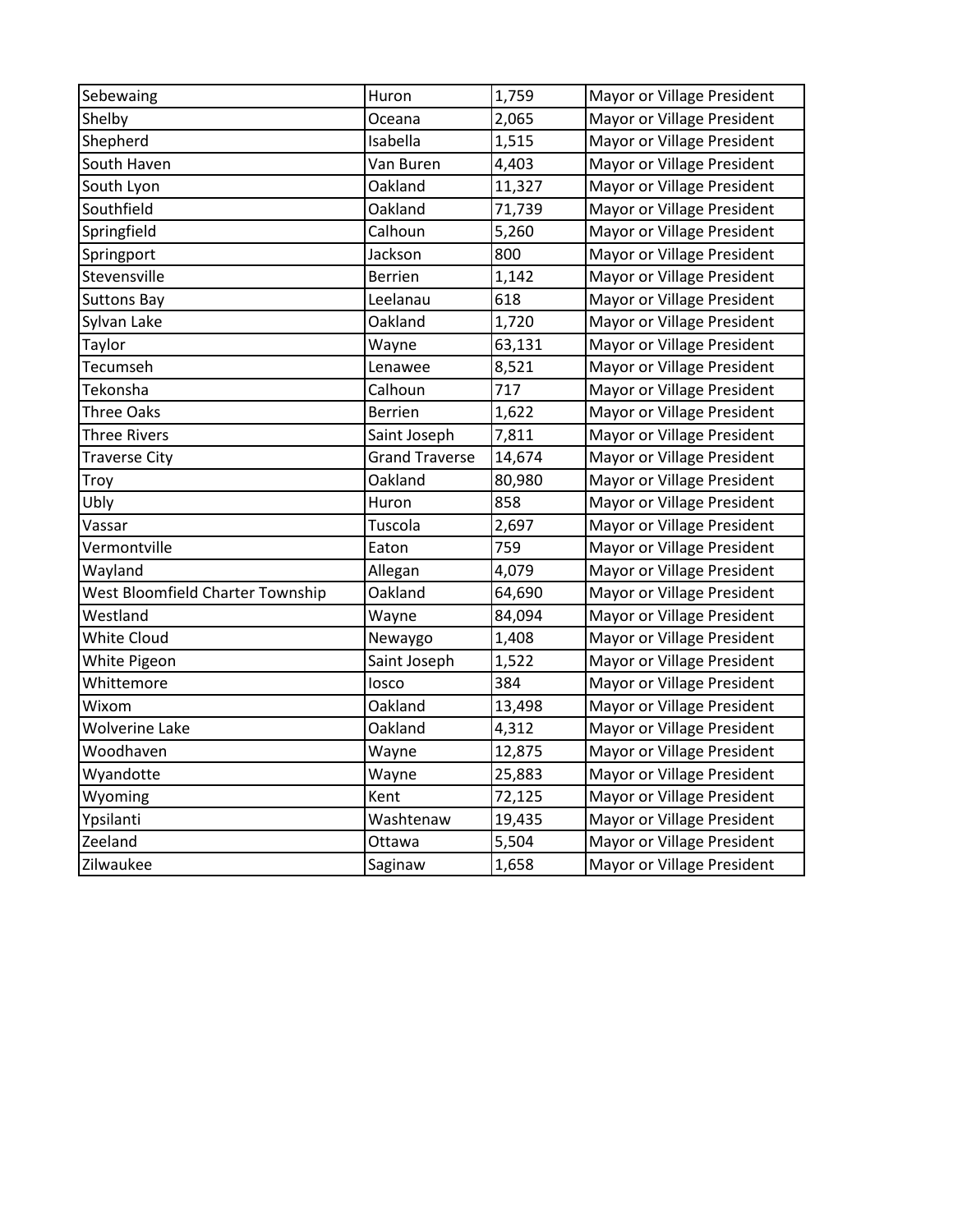## **MML 2021/2022 Pay & Benefits Surger**

| <b>How_Does_Position_Compare</b> | status     | number_of_ees_in_this_position | minimum   |
|----------------------------------|------------|--------------------------------|-----------|
|                                  | <b>EPT</b> | 1                              |           |
| Very similar to                  | <b>EPT</b> | $\mathbf{1}$                   | $\pmb{0}$ |
|                                  | <b>EPT</b> | $\mathbf 1$                    |           |
| Very similar to                  | <b>EPT</b> | $\mathbf 1$                    |           |
|                                  | P          | $\mathbf 1$                    |           |
|                                  | EPT        | $\mathbf 1$                    |           |
|                                  | <b>EPT</b> | $\mathbf{1}$                   |           |
|                                  | EPT        | $\mathbf 1$                    |           |
|                                  | <b>EPT</b> | $\mathbf 1$                    |           |
|                                  | <b>EPT</b> | $\mathbf{1}$                   |           |
|                                  | EPT        | $\mathbf 1$                    |           |
|                                  | <b>EPT</b> | $\mathbf 1$                    |           |
|                                  | <b>EPT</b> | $\mathbf 1$                    |           |
|                                  | <b>EPT</b> | $\mathbf{1}$                   | 1500      |
|                                  | EFT        | $\mathbf 1$                    |           |
|                                  | <b>EPT</b> | $\mathbf{1}$                   |           |
|                                  | <b>EPT</b> | $\mathbf 1$                    |           |
|                                  | <b>EPT</b> | $\mathbf 1$                    |           |
| Very similar to                  | <b>EPT</b> | $\mathbf 1$                    | 2600      |
|                                  | <b>EPT</b> | $\mathbf{1}$                   |           |
|                                  | EPT        | $\mathbf 1$                    |           |
|                                  | <b>EPT</b> | $\mathbf 1$                    |           |
|                                  | <b>EPT</b> | $\mathbf{1}$                   |           |
|                                  | <b>EPT</b> | $\mathbf{1}$                   |           |
|                                  | EFT        | $\mathbf 1$                    |           |
| Very similar to                  | <b>EPT</b> | $\mathbf 1$                    | 102.08    |
|                                  | EPT        | $\mathbf 1$                    |           |
|                                  | P          | $\mathbf{1}$                   |           |
|                                  | <b>EPT</b> | $\mathbf 1$                    | 125       |
| Very similar to                  | <b>EPT</b> | $\overline{1}$                 |           |
|                                  | EPT        | $\mathbf 1$                    |           |
| Very similar to                  | EPT        | $\mathbf{1}$                   |           |
| Very similar to                  | EPT        | $\mathbf{1}$                   |           |
|                                  | EFT        | $\mathbf 1$                    |           |
| Very similar to                  | EPT        | $\mathbf{1}$                   |           |
|                                  | <b>EPT</b> | $\mathbf 1$                    |           |
| Very similar to                  | EPT        | $\mathbf 1$                    |           |
| Very similar to                  | <b>EPT</b> | $\mathbf{1}$                   |           |
|                                  | P          | $\mathbf{1}$                   |           |
|                                  | EPT        | $\mathbf 1$                    |           |
|                                  | EPT        | $\mathbf{1}$                   |           |
|                                  | EPT        | $\mathbf 1$                    |           |
| Very similar to                  | EPT        | $\mathbf{1}$                   |           |
|                                  | EPT        | $\mathbf{1}$                   |           |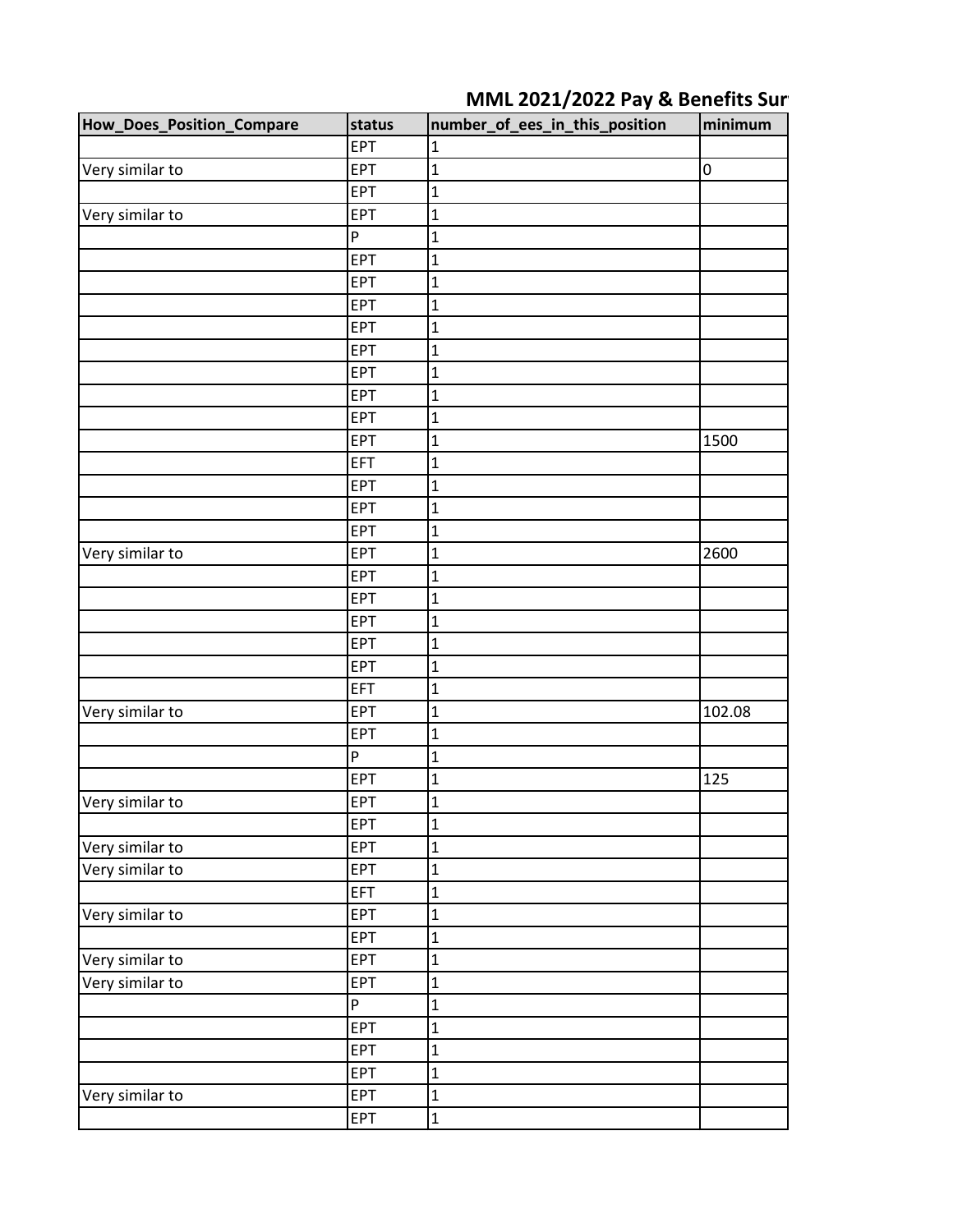|                   | EPT          | $\mathbf 1$    | 200       |
|-------------------|--------------|----------------|-----------|
|                   | <b>EPT</b>   | $\mathbf{1}$   |           |
|                   | EPT          | $\mathbf{1}$   |           |
|                   | EFT          | $\mathbf{1}$   |           |
|                   | EFT          | $\mathbf 1$    |           |
| Very similar to   | EPT          | $\mathbf 1$    |           |
|                   | EPT          | $\mathbf{1}$   |           |
|                   | $\mathsf{P}$ | $\mathbf 1$    |           |
|                   | EPT          | $\mathbf{1}$   |           |
| Very similar to   | EPT          | $\mathbf{1}$   |           |
|                   | <b>EPT</b>   | $\mathbf{1}$   |           |
| Very similar to   | EPT          | $\mathbf{1}$   |           |
| Very similar to   | EPT          | $\mathbf 1$    |           |
|                   | <b>EPT</b>   | $\mathbf{1}$   |           |
|                   | EPT          | $\mathbf{1}$   |           |
|                   | EPT          | $\mathbf 1$    |           |
|                   | EPT          | $\mathbf 1$    |           |
|                   | EPT          | $\mathbf 1$    |           |
|                   | EPT          | $\mathbf{1}$   |           |
|                   | EPT          | $\mathbf 1$    | $\pmb{0}$ |
|                   | EPT          | $\mathbf{1}$   |           |
|                   | EPT          | $\mathbf{1}$   |           |
|                   | EPT          | $\mathbf{1}$   |           |
|                   | EPT          | $\mathbf 1$    |           |
|                   | ${\sf P}$    | $\mathbf 1$    |           |
| Very similar to   | EPT          | $\mathbf{1}$   |           |
|                   | EPT          | $\mathbf 1$    |           |
|                   | $\mathsf{P}$ | $\mathbf{1}$   | 1600      |
|                   | EPT          | $\mathbf{1}$   |           |
|                   | EPT          | $\mathbf 1$    |           |
|                   | EPT          | $\overline{1}$ | 40        |
|                   | EPT          | $\mathbf 1$    |           |
|                   | EPT          | $\mathbf{1}$   |           |
|                   | EPT          | $\mathbf{1}$   |           |
|                   | EPT          | $\mathbf{1}$   |           |
|                   | EPT          | $\mathbf 1$    |           |
|                   | EPT          | $\mathbf 1$    |           |
|                   | EPT          | $\mathbf{1}$   |           |
| Very similar to   | EPT          | $\mathbf 1$    |           |
| Less Complex Than | EPT          | $\mathbf 1$    |           |
|                   | EPT          | $\mathbf{1}$   |           |
| Very similar to   | <b>EPT</b>   | $\mathbf{1}$   | 600       |
|                   | EFT          | $\mathbf{1}$   |           |
|                   | EPT          | $\mathbf 1$    |           |
|                   | <b>EPT</b>   | $\mathbf{1}$   |           |
|                   |              |                |           |
|                   | <b>EPT</b>   | $\mathbf{1}$   |           |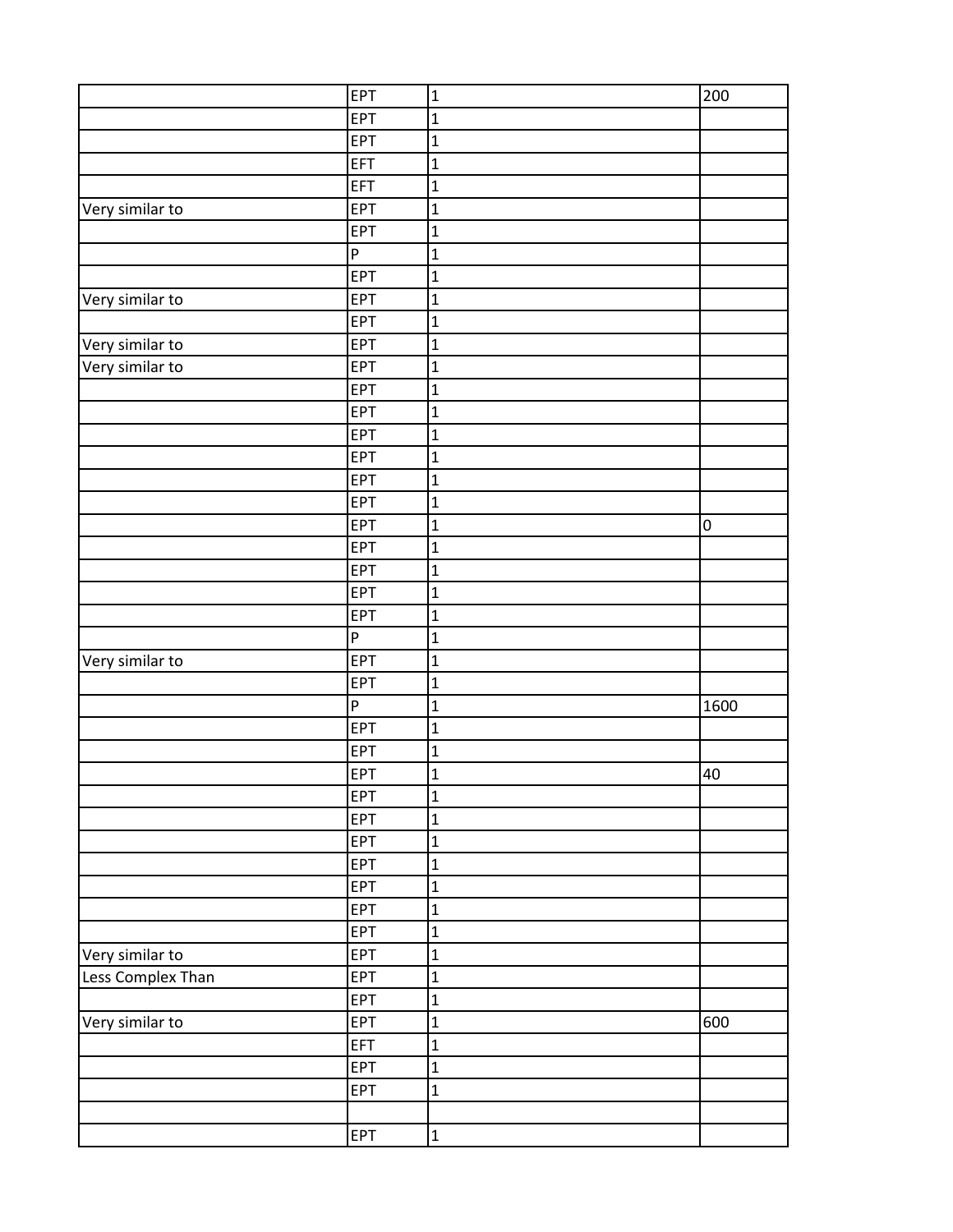|                 | $\overline{P}$            | $\mathbf 1$    |           |
|-----------------|---------------------------|----------------|-----------|
|                 | EPT                       | $\mathbf{1}$   | 55        |
|                 | <b>EFT</b>                | $\mathbf{1}$   |           |
|                 | <b>EPT</b>                | $\mathbf{1}$   |           |
| Very similar to | <b>EPT</b>                | $\mathbf{1}$   |           |
|                 | <b>EPT</b>                | $\mathbf 1$    | 200       |
| Very similar to | EPT                       | $\mathbf 1$    |           |
|                 | $\boldsymbol{\mathsf{P}}$ | $\overline{1}$ |           |
| Very similar to | EPT                       | $\mathbf{1}$   |           |
|                 | EPT                       | $\mathbf{1}$   |           |
|                 | <b>EPT</b>                | $\mathbf{1}$   |           |
|                 | <b>EPT</b>                | $\mathbf 1$    |           |
|                 | EFT                       | $\mathbf 1$    | 120994    |
|                 | $\boldsymbol{\mathsf{P}}$ | $\mathbf 1$    | 2500      |
|                 | $\boldsymbol{\mathsf{P}}$ | $\mathbf{1}$   |           |
|                 | EPT                       | $\mathbf{1}$   | 25        |
| Very similar to | <b>EPT</b>                | $\mathbf{1}$   |           |
|                 | <b>EPT</b>                | $\mathbf 1$    | 0         |
| Very similar to | EPT                       | $\mathbf{1}$   | 3000      |
|                 | EFT                       | $\mathbf 1$    | 134058.25 |
| Very similar to | <b>EPT</b>                | $\mathbf 1$    |           |
|                 | <b>EPT</b>                | $\mathbf{1}$   |           |
|                 | <b>EPT</b>                | $\mathbf{1}$   |           |
|                 | <b>EPT</b>                | $\mathbf 1$    |           |
|                 | EFT                       | $\mathbf 1$    | 90        |
|                 | EPT                       | $\mathbf{1}$   |           |
|                 | EPT                       | $\mathbf{1}$   |           |
|                 | <b>EPT</b>                | $\mathbf{1}$   |           |
|                 | EFT                       | $\mathbf{1}$   |           |
|                 | <b>EPT</b>                | $\mathbf{1}$   | 47        |
|                 | EPT                       | $\mathbf{1}$   | 4800      |
|                 | $\boldsymbol{\mathsf{P}}$ | $\mathbf 1$    |           |
|                 | <b>EPT</b>                |                | 3500      |
| Very similar to | EPT                       | $\mathbf{1}$   |           |
| Very similar to | <b>EPT</b>                | $\mathbf{1}$   |           |
|                 | $\boldsymbol{\mathsf{P}}$ | $\mathbf{1}$   |           |
|                 | EPT                       | $\mathbf 1$    |           |
|                 |                           | $\overline{1}$ |           |
| Very similar to | EPT                       | $\mathbf 1$    | 0         |
|                 |                           |                |           |
|                 | <b>EPT</b>                | $\mathbf 1$    |           |
|                 | EPT                       | $\mathbf 1$    |           |
|                 | EPT                       | $\mathbf 1$    | 125       |
|                 | EPT                       | $\mathbf{1}$   |           |
|                 | $\boldsymbol{\mathsf{P}}$ | $\mathbf{1}$   |           |
|                 | <b>EPT</b>                | $\mathbf{1}$   |           |
| Very similar to | EPT                       | $\mathbf 1$    |           |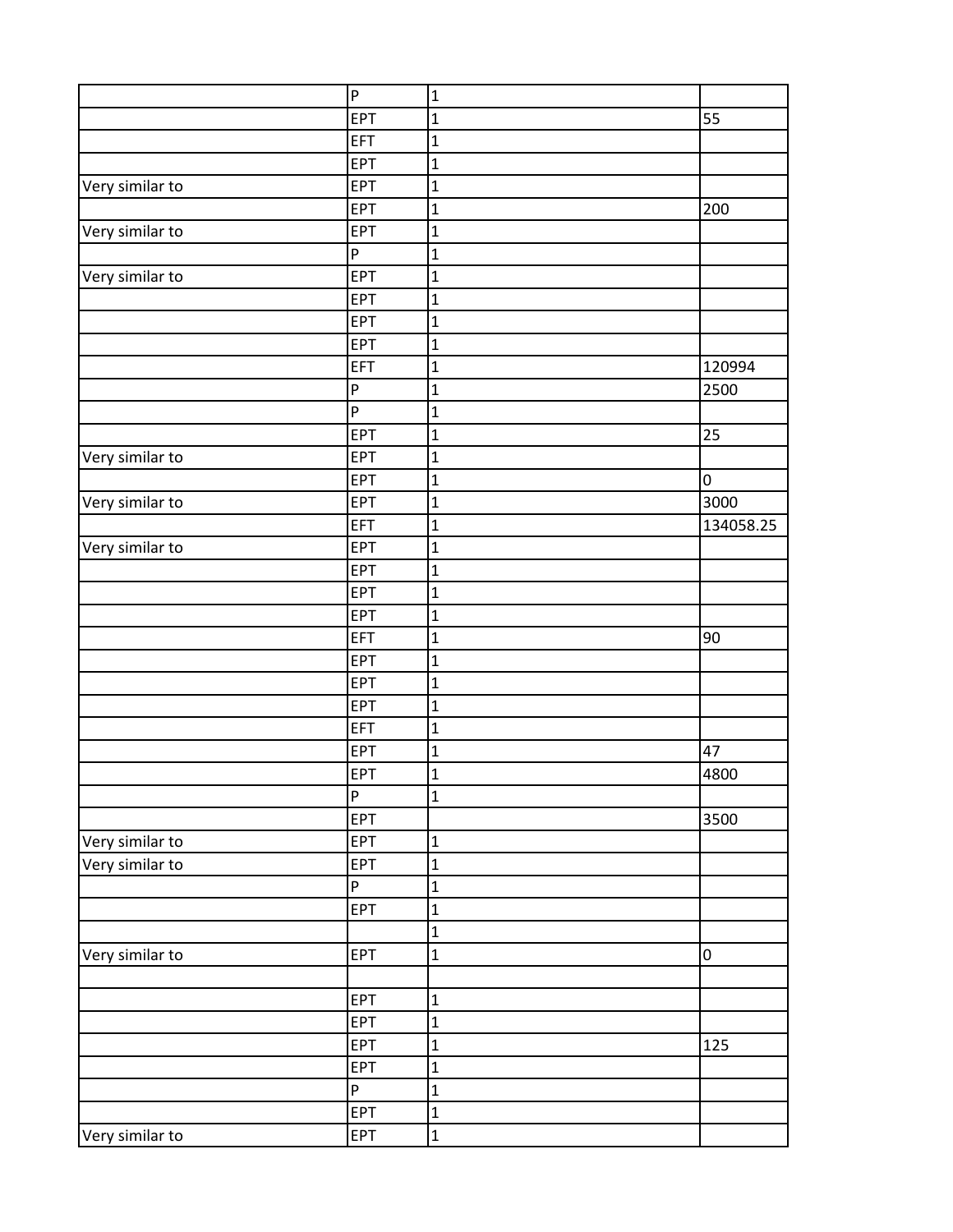|                   | <b>EPT</b>                | $\mathbf 1$    | 2800  |
|-------------------|---------------------------|----------------|-------|
|                   | EPT                       | $\mathbf 1$    |       |
|                   | EPT                       | $\mathbf{1}$   |       |
| Very similar to   | <b>EPT</b>                | $\mathbf{1}$   | 7.5   |
| Very similar to   | <b>EPT</b>                | $\mathbf{1}$   |       |
|                   | <b>EPT</b>                | $\mathbf 1$    |       |
| Very similar to   | EPT                       | $\mathbf 1$    | 0     |
|                   | EPT                       | $\overline{1}$ |       |
|                   | <b>EPT</b>                | $\mathbf 1$    |       |
|                   | EFT                       | $\mathbf{1}$   |       |
|                   | <b>EPT</b>                | $\mathbf{1}$   |       |
|                   | EPT                       | $\mathbf 1$    |       |
|                   | EFT                       | $\mathbf 1$    |       |
|                   | <b>EPT</b>                | $\mathbf 1$    |       |
| Very similar to   | EFT                       | $\mathbf{1}$   |       |
| Very similar to   | EPT                       | $\mathbf{1}$   | 360   |
| Very similar to   | EPT                       | $\mathbf{1}$   |       |
|                   | <b>EPT</b>                |                |       |
|                   |                           | $\mathbf{1}$   |       |
|                   | <b>EPT</b>                | $\mathbf{1}$   | 6500  |
|                   | <b>EPT</b>                | $\mathbf 1$    |       |
|                   | EPT                       | $\mathbf{1}$   | 25    |
|                   | <b>EPT</b>                | $\mathbf{1}$   |       |
|                   | <b>EPT</b>                |                | 12000 |
|                   | <b>EPT</b>                | $\mathbf 1$    |       |
| Very similar to   | EPT                       | $\mathbf 1$    | 2500  |
| More complex than | <b>EPT</b>                | $\mathbf{1}$   |       |
| Very similar to   | <b>EPT</b>                | $\mathbf{1}$   | 8400  |
| Very similar to   | EPT                       | $\mathbf{1}$   |       |
|                   | <b>EPT</b>                | $\mathbf{1}$   |       |
|                   | <b>EPT</b>                | $\mathbf{1}$   |       |
|                   | <b>EPT</b>                | $\mathbf 1$    |       |
|                   | EPT                       | $\mathbf{1}$   |       |
|                   | <b>EPT</b>                | $\mathbf{1}$   |       |
|                   | <b>EPT</b>                | $\mathbf 1$    |       |
|                   | <b>EPT</b>                | $\mathbf 1$    |       |
|                   | <b>EPT</b>                | $\mathbf 1$    |       |
|                   | EPT                       | $\mathbf{1}$   |       |
|                   | <b>EPT</b>                | $\mathbf{1}$   |       |
|                   | <b>EPT</b>                | $\mathbf 1$    | 50    |
|                   | <b>EPT</b>                | $\mathbf{1}$   |       |
|                   | <b>EPT</b>                | $\mathbf{1}$   | 2000  |
|                   | $\boldsymbol{\mathsf{P}}$ | $\mathbf 1$    |       |
|                   | $\boldsymbol{\mathsf{P}}$ | $\mathbf 1$    |       |
|                   | <b>EPT</b>                | $\mathbf 1$    |       |
| Very similar to   | EPT                       | $\mathbf{1}$   |       |
|                   | $\boldsymbol{\mathsf{P}}$ | $\mathbf 1$    |       |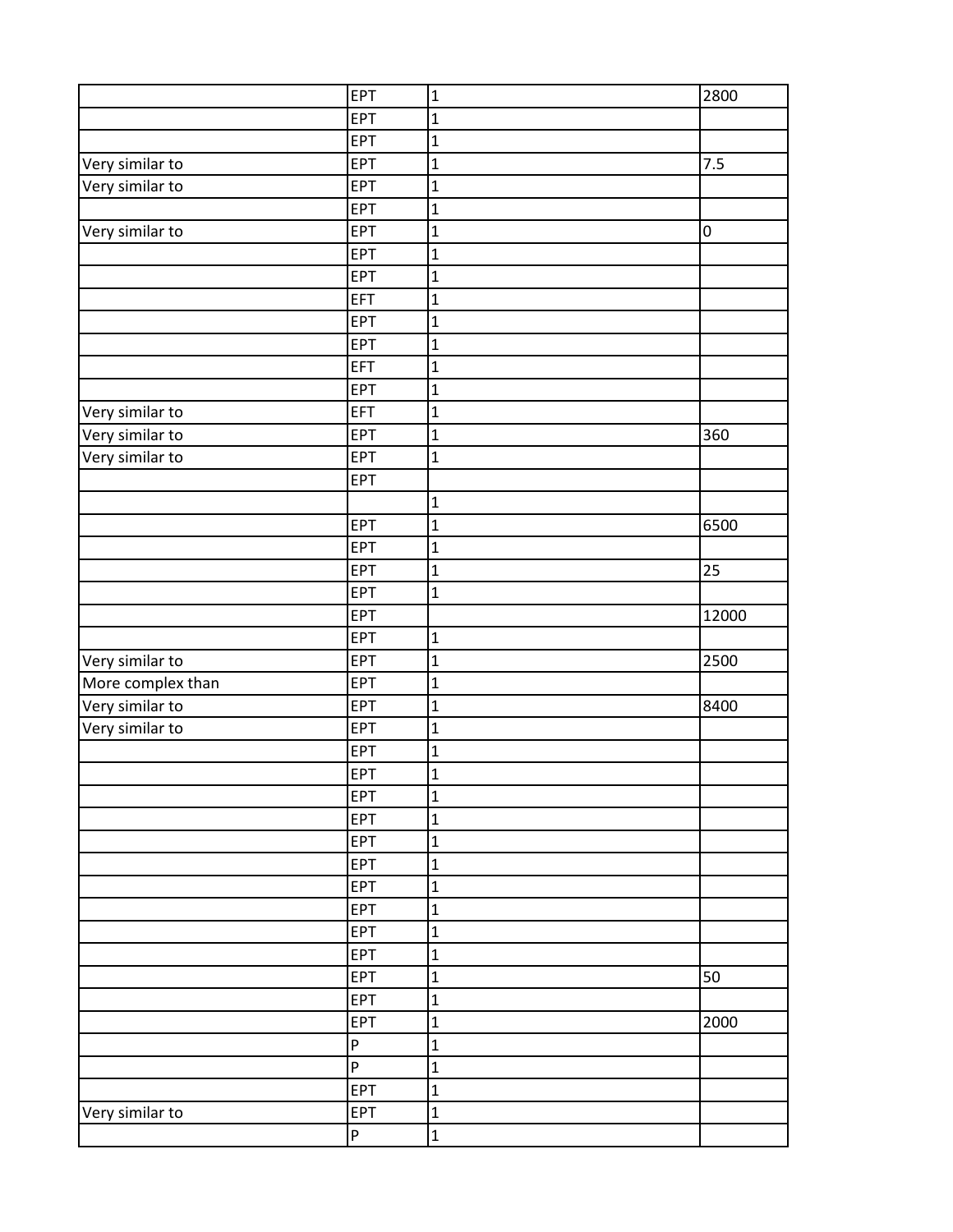| Very similar to | EPT | $\mathbf{1}$   |                     |
|-----------------|-----|----------------|---------------------|
|                 | EPT | $\mathbf{1}$   | 30                  |
|                 | EPT | $\mathbf{1}$   | $\mathsf 0$         |
| Very similar to | EPT | $\mathbf{1}$   |                     |
|                 | EPT | $\overline{1}$ |                     |
|                 | EPT | $\mathbf{1}$   |                     |
| Very similar to | EPT | $\mathbf{1}$   |                     |
|                 | EPT | $\overline{1}$ |                     |
|                 | EPT | $\mathbf{1}$   |                     |
|                 | EPT | $\mathbf{1}$   |                     |
|                 | EPT | $\mathbf{1}$   | 5                   |
|                 | EFT |                | $\mathsf{O}\xspace$ |
|                 | EPT | $\mathbf{1}$   |                     |
|                 | EPT | $\overline{1}$ |                     |
| Very similar to | EPT | $\mathbf{1}$   |                     |
|                 | EPT | $\mathbf{1}$   |                     |
|                 | EFT | $\mathbf{1}$   |                     |
|                 | EPT | $\overline{1}$ |                     |
|                 | EPT | $\mathbf{1}$   |                     |
|                 | EPT | $\overline{1}$ |                     |
|                 | EPT | $\mathbf{1}$   |                     |
|                 | EPT | $\mathbf{1}$   | 500                 |
|                 | EFT | $\mathbf 1$    |                     |
|                 | EFT | $\mathbf{1}$   |                     |
|                 | EPT | $\mathbf{1}$   |                     |
|                 | EPT | $\overline{1}$ |                     |
| Very similar to | EPT | $\overline{1}$ |                     |
| Very similar to | EPT | $\overline{1}$ | 1800                |
|                 | P   | $\mathbf{1}$   |                     |
|                 | EPT | $\mathbf{1}$   |                     |
|                 | EPT | $\mathbf{1}$   |                     |
|                 | EPT | $\mathbf{1}$   |                     |
|                 | EPT | $\overline{1}$ |                     |
|                 | EPT | $\mathbf 1$    | 3500                |
|                 | EFT | $\overline{1}$ |                     |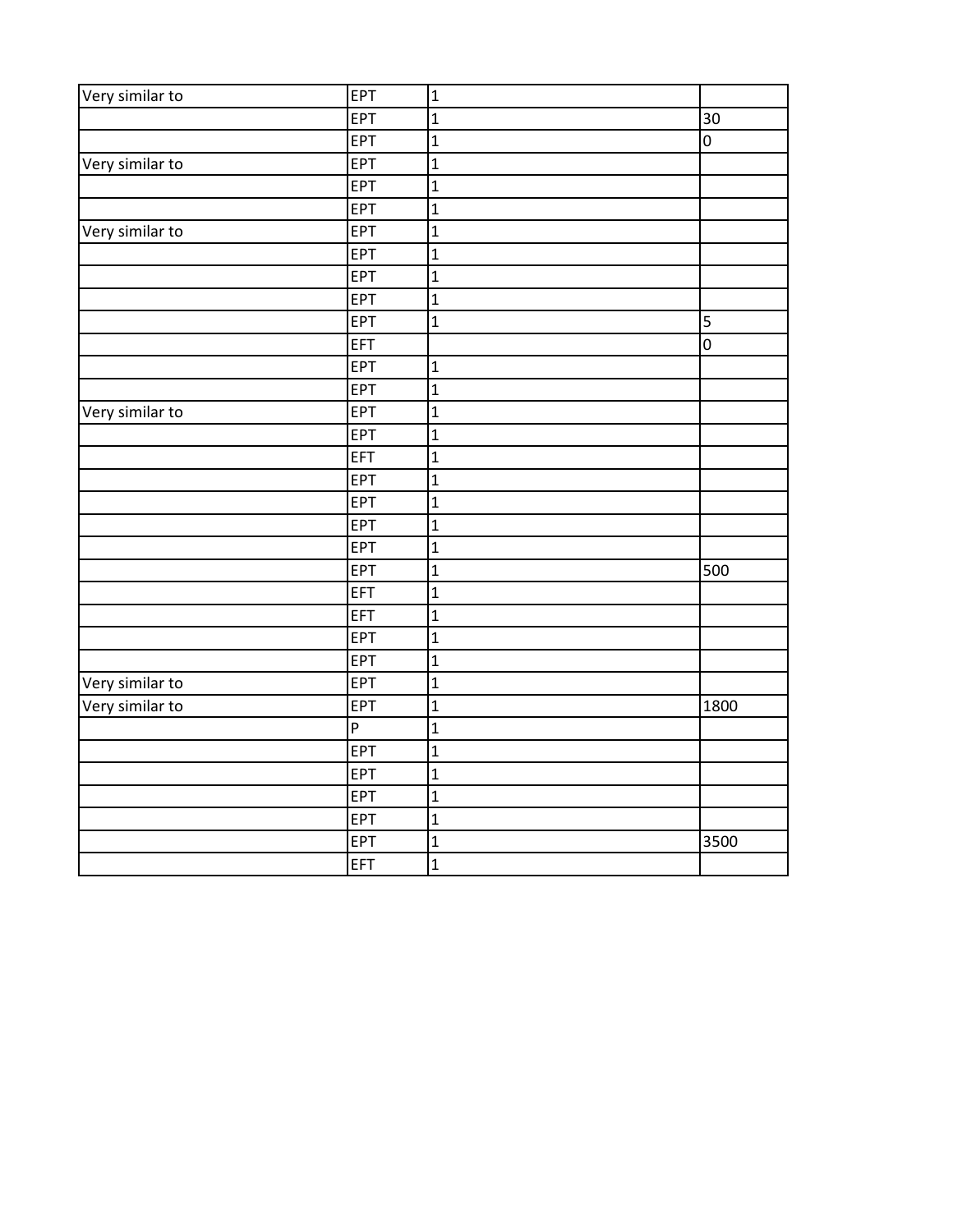| maximum   | actualpay   | hoursperweek   | amount_of_extra_pay | per     | extrafor |
|-----------|-------------|----------------|---------------------|---------|----------|
|           | \$55.00     |                |                     |         |          |
| $\pmb{0}$ | \$0.00      | $\mathbf 1$    | \$0.00              |         |          |
|           | \$12,000.00 |                |                     |         |          |
|           | \$35.00     |                |                     |         |          |
|           | \$47,452.63 | N/A            |                     |         |          |
|           | \$4,200.00  | 20             | \$30.00             | Meeting |          |
|           | \$10,000.00 |                |                     |         |          |
|           | \$1,700.00  |                |                     |         |          |
|           | \$200.00    |                | \$250.00            | Month   |          |
|           | \$508.60    |                | \$88.00             | Month   |          |
|           | \$500.00    |                |                     |         |          |
|           | \$5.00      |                |                     |         |          |
|           | \$3,000.00  |                | \$50.00             | Meeting |          |
| 1500      | \$1,500.00  |                |                     |         |          |
|           | \$61,985.00 | 37.5           |                     |         |          |
|           | \$13,000.00 |                | \$65.00             | Meeting |          |
|           | \$1,200.00  |                | \$25.00             | Meeting |          |
|           | \$4,920.00  | $\overline{3}$ |                     |         |          |
| 2600      | \$2,600.00  |                | no                  |         |          |
|           | \$1,000.00  |                | \$30.00             | Month   |          |
|           | \$75.00     |                |                     |         |          |
|           | \$600.00    |                | \$20.00             | Meeting |          |
|           | \$150.00    |                |                     |         |          |
|           | \$100.00    |                | no                  |         |          |
|           | \$87,823.13 |                |                     |         |          |
| 102.08    | \$102.08    |                | no                  |         |          |
|           | \$4,500.00  |                |                     |         |          |
|           | \$3,600.00  |                | \$85.00             | Meeting |          |
| 125       | \$125.00    |                | \$125.00            | Meeting |          |
|           | \$1,800.00  |                | \$25.00             | Meeting |          |
|           | \$1,095.00  |                |                     |         |          |
|           | \$1,300.00  |                |                     |         |          |
|           | \$900.00    |                | \$100.00            | Meeting |          |
|           | \$225.00    |                | \$0.00              | Month   |          |
|           | \$660.00    |                | \$150.00            | Quarter |          |
|           | \$55.00     |                | \$2,000.00          | Year    |          |
|           | \$200.00    |                |                     |         |          |
|           | \$799.25    | $\overline{2}$ |                     |         |          |
|           | \$2,650.00  |                |                     |         |          |
|           | \$2,900.00  |                |                     |         |          |
|           | \$1,200.00  |                | \$125.00            | Meeting |          |
|           | \$173.25    |                |                     |         |          |
|           | \$20.00     |                | \$125.00            | Quarter |          |
|           | \$35.00     |                |                     |         |          |

## **Mey Results - Mayor or Village President**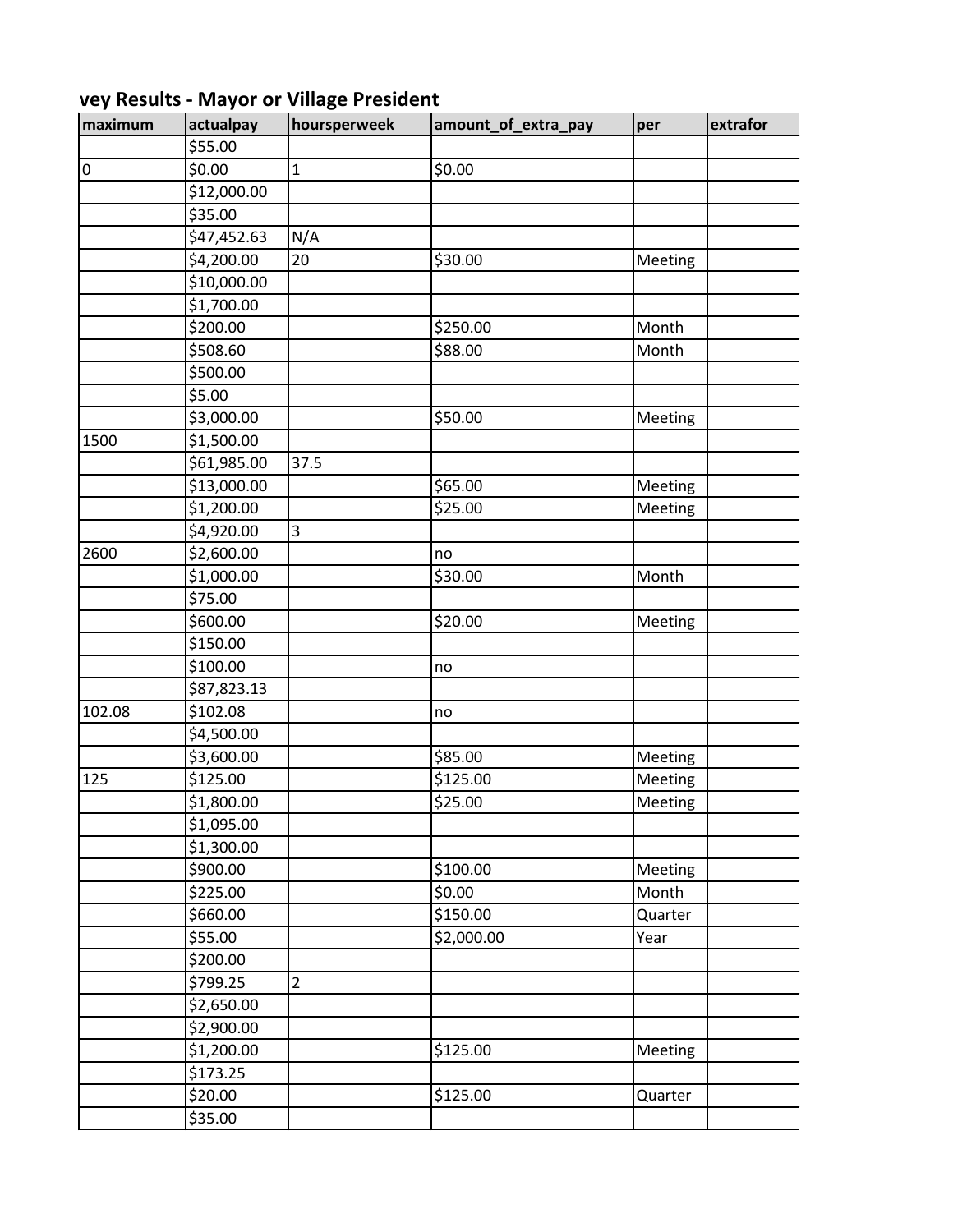| 200  |              |                 |                 |         |  |
|------|--------------|-----------------|-----------------|---------|--|
|      | \$540.00     | 10              | \$40.00         | Month   |  |
|      | \$80.00      |                 |                 |         |  |
|      | \$157,185.00 | 40              |                 |         |  |
|      | \$91,448.00  | 40              |                 |         |  |
|      | \$27,325.45  |                 |                 |         |  |
|      | \$69.70      |                 | \$1,050.00      | Year    |  |
|      | \$1,200.00   |                 | \$70.00         | Month   |  |
|      | \$75.00      | elected part ti |                 |         |  |
|      | \$1,800.00   | ranges          | \$50.00         | Meeting |  |
|      | \$2,000.00   | N/A             |                 |         |  |
|      | \$30.00      |                 |                 |         |  |
|      | \$40.00      |                 | \$750.00        | Year    |  |
|      | \$4,431.00   |                 | 51.00 (max.52/y | Meeting |  |
|      | \$5,000.00   |                 |                 |         |  |
|      | \$1,610.00   |                 |                 |         |  |
|      | \$2.00       | As needed       |                 |         |  |
|      | \$180.00     |                 | \$180.00        | Meeting |  |
|      | \$1,000.00   | aaa             | \$50.00         | Meeting |  |
| 0    | \$40.00      | 0               | \$2,500.00      | Year    |  |
|      | \$10,664.76  |                 |                 |         |  |
|      | \$0.00       | $\overline{2}$  | \$60.00         | Meeting |  |
|      | \$82.00      |                 | \$1,923.00      | Year    |  |
|      | \$10,345.08  | N/A             | N/A             |         |  |
|      | \$1,250.00   |                 |                 |         |  |
|      | \$40.00      |                 | \$800.00        | Year    |  |
|      | \$7,201.22   | Varies          | \$0.00          |         |  |
| 4020 |              |                 | \$110.00        | Meeting |  |
|      | \$3,500.00   |                 |                 |         |  |
|      | \$60.00      |                 |                 |         |  |
| 840  | \$840.00     |                 | \$0.00          | Year    |  |
|      | \$1,200.00   |                 |                 |         |  |
|      | \$52,000.00  | 20              |                 |         |  |
|      | \$13,200.00  | 0               |                 |         |  |
|      | \$125.00     |                 |                 |         |  |
|      | \$75.00      | $\overline{2}$  | \$600.00        | Quarter |  |
|      | \$72,000.00  | 10              |                 |         |  |
|      | \$6,372.00   |                 |                 |         |  |
|      | \$2,700.00   | $\overline{2}$  |                 |         |  |
|      | \$40.00      |                 | \$20.00         | Meeting |  |
|      | \$1,200.00   |                 | \$0.00          |         |  |
| 600  |              |                 | \$30.00         | Meeting |  |
|      | \$66,000.00  | 40              |                 |         |  |
|      | \$200.00     |                 | \$30.00         | Meeting |  |
|      | \$12,546.00  |                 |                 | Meeting |  |
|      | \$1,800.00   |                 |                 |         |  |
|      | \$2,500.00   |                 | \$45.00         | Meeting |  |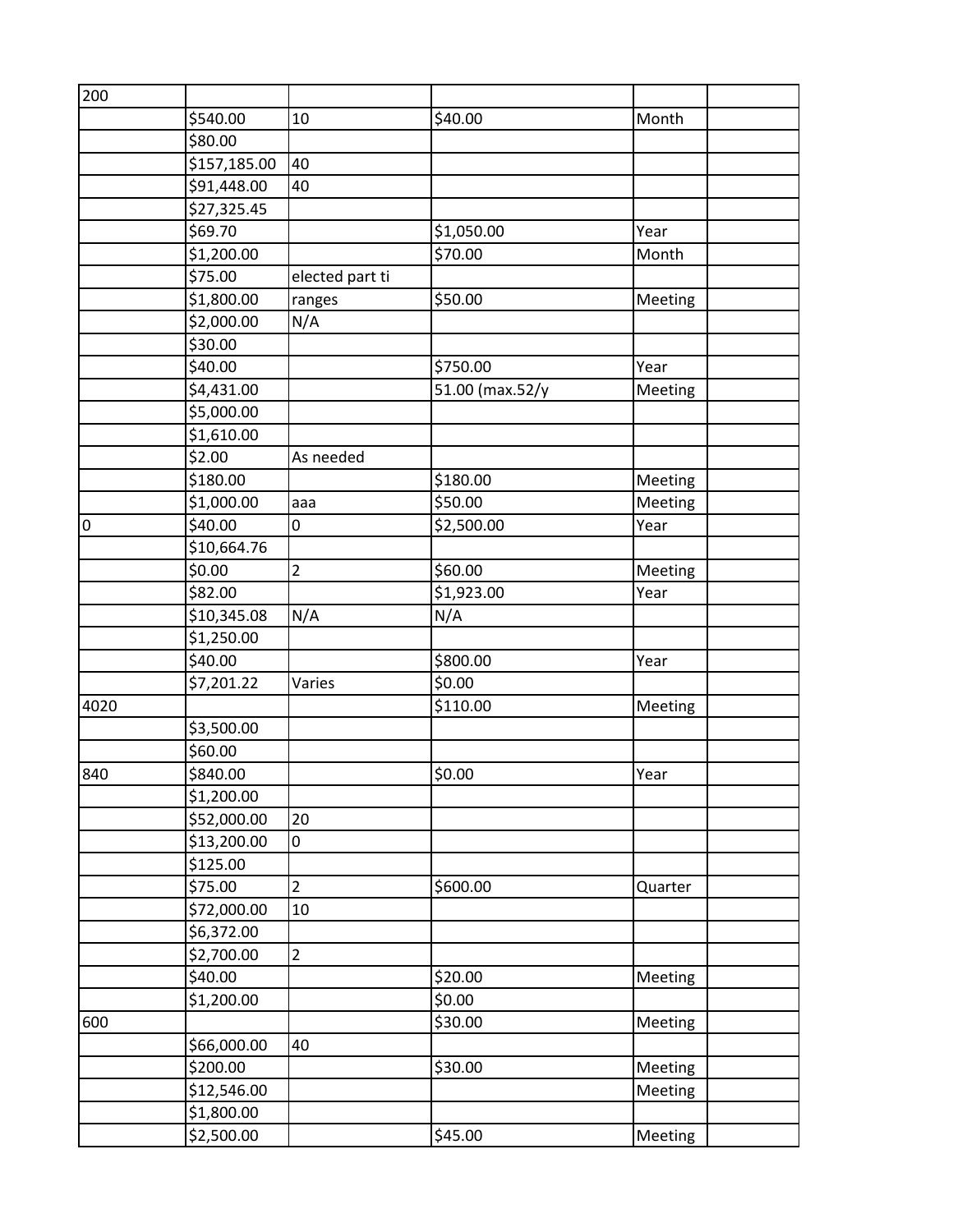|           | \$18.38      |                | \$4,000.00 | Year    |  |
|-----------|--------------|----------------|------------|---------|--|
| 193       |              | $\overline{2}$ |            |         |  |
|           | \$87,146.00  | 40             |            |         |  |
|           | \$1,800.00   |                | \$100.00   | Meeting |  |
| 500       |              |                | \$125.00   | Year    |  |
|           |              |                | \$0.00     |         |  |
|           | \$45.00      |                | \$175.00   | Quarter |  |
|           | \$220.00     |                | \$400.00   | Year    |  |
|           | \$2,400.00   | 0              | \$75.00    | Meeting |  |
|           | \$25.00      |                |            |         |  |
|           | \$1,205.00   |                |            |         |  |
|           | \$6,070.00   |                |            | Meeting |  |
| 122204    | \$120,994.00 | 40             |            |         |  |
| 3100      | \$3,000.00   | $\mathbf{1}$   | \$50.00    | Meeting |  |
|           | \$0.00       |                |            |         |  |
| 25        |              |                |            |         |  |
|           | \$150.00     |                |            |         |  |
| 75        | \$75.00      | $\mathbf{1}$   |            |         |  |
|           | \$3,000.00   |                |            |         |  |
| 139610.95 | \$136,739.42 | 40 plus        |            |         |  |
|           | \$125.00     |                |            |         |  |
|           | \$100.00     |                |            |         |  |
|           | \$4,000.00   |                |            |         |  |
|           | \$3,590.00   |                |            |         |  |
| 90        | \$90.00      |                | \$35.00    | Meeting |  |
|           | \$6,000.00   | 20             |            |         |  |
|           | \$12,000.00  |                |            |         |  |
|           | \$70.00      |                |            |         |  |
|           | \$130,688.00 | 40             |            |         |  |
| 1645      |              |                |            |         |  |
|           | \$4,800.00   |                | \$0.00     |         |  |
|           | \$9,497.00   |                |            |         |  |
| 3500      |              |                | \$25.00    | Meeting |  |
|           | \$225.00     |                |            |         |  |
|           | \$4,774.00   |                |            |         |  |
|           | \$334.00     |                |            |         |  |
|           | \$11,500.00  | 0              |            |         |  |
|           | \$500.00     |                |            |         |  |
| $\pmb{0}$ | \$0.00       |                | \$25.00    | Meeting |  |
|           | \$3,200.00   |                |            |         |  |
|           | \$14,000.00  |                |            |         |  |
|           | \$1,200.00   |                |            |         |  |
| 125       | \$125.00     |                |            |         |  |
|           | \$1,250.00   |                |            |         |  |
|           | \$23,084.00  |                |            |         |  |
| 1500      | \$1,500.00   |                |            |         |  |
|           | \$1,722.00   | $10\,$         | \$65.00    | Meeting |  |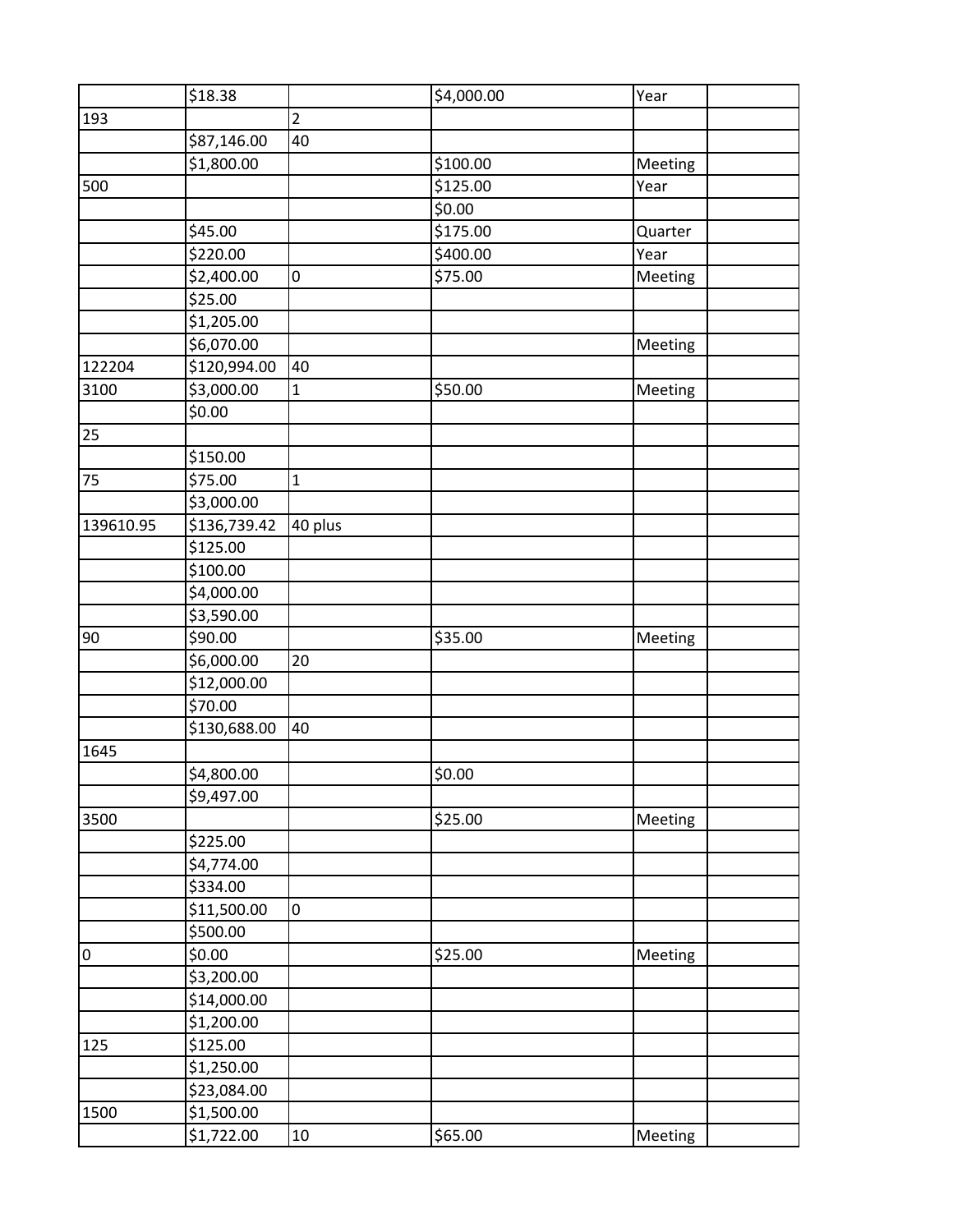| 2800  | \$2,800.00              |                |            |         |  |
|-------|-------------------------|----------------|------------|---------|--|
|       | \$6,400.00              |                |            |         |  |
|       | \$5,757.00              |                | \$75.00    | Meeting |  |
| 7.5   |                         |                |            |         |  |
|       | \$30.00                 |                |            |         |  |
|       | \$40.00                 |                |            |         |  |
| 975   | \$975.00                | 5              | \$0.00     | Meeting |  |
|       | \$2,500.00              |                |            |         |  |
|       | \$55.00                 |                |            |         |  |
|       | \$1,250.00              |                |            |         |  |
|       | \$2,500.00              |                | \$50.00    | Meeting |  |
|       | \$8,100.00              |                |            | Year    |  |
|       | \$54,631.20             | 40             |            |         |  |
|       | \$14,400.00             |                |            |         |  |
|       | \$1.00                  |                |            |         |  |
| 750   |                         |                | \$300.00   | Year    |  |
|       | \$800.00                |                |            |         |  |
|       | \$200.00                |                | \$70.00    | Meeting |  |
|       | \$600.00                |                |            |         |  |
| 6500  | \$6,500.00              |                |            |         |  |
|       | \$850.00                | Varies         |            |         |  |
| 600   |                         |                | \$25.00    | Meeting |  |
|       | \$2,500.00              |                |            |         |  |
| 12000 | \$12,000.00             | varies         | <b>NO</b>  | Unit    |  |
|       | \$2.00                  |                | none       |         |  |
| 2800  | \$2,500.00              | $\mathbf 1$    | \$30.00    | Meeting |  |
|       | \$2,160.00              | salary         | \$30.00    | Meeting |  |
| 12000 |                         |                | \$75.00    | Meeting |  |
|       | \$1,692.00              |                | \$1,000.00 | Year    |  |
|       | \$20.00                 |                | \$600.00   | Year    |  |
|       | $\frac{1}{5}70.00$      |                |            |         |  |
|       | \$2,375.00              | n/a            | \$125.00   | Month   |  |
|       | \$30.00                 | $\overline{2}$ | \$300.00   | Year    |  |
|       | \$100.00                | 10             |            |         |  |
|       | \$70.00                 |                |            |         |  |
|       | \$1,800.00              |                |            |         |  |
|       | \$10,669.00             |                |            |         |  |
|       | $\overline{$}16,500.00$ | 35             |            |         |  |
|       | \$40.00                 |                |            |         |  |
| 600   | \$600.00                |                |            |         |  |
|       | \$10,477.63             | na             | no         | Year    |  |
|       |                         |                | \$45.00    | Meeting |  |
|       | \$5,100.00              |                |            |         |  |
|       | \$280.00                |                | \$35.00    | Meeting |  |
|       | \$4,400.00              |                | \$0.00     |         |  |
|       | \$55.00                 |                |            |         |  |
|       | \$1,480.00              |                | \$20.00    | Meeting |  |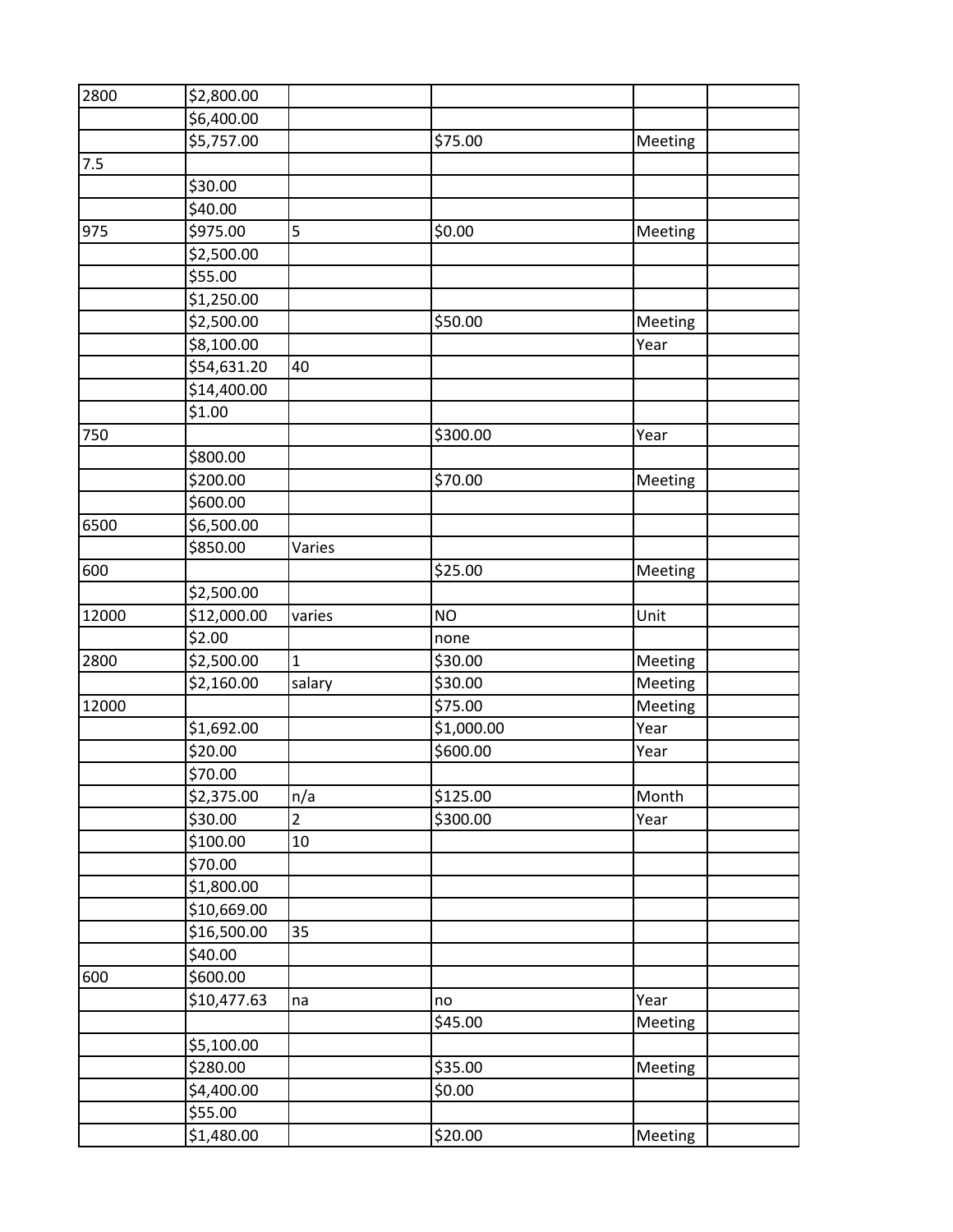|                | \$60.00      |                |          |         |  |
|----------------|--------------|----------------|----------|---------|--|
| 75             | \$50.00      |                |          |         |  |
| 3000           | \$3,000.00   |                |          |         |  |
|                | \$1,200.00   |                | \$25.00  | Meeting |  |
|                | \$220.00     |                |          |         |  |
|                | \$51,000.00  |                | \$338.00 | Month   |  |
|                | \$1,240.00   |                |          |         |  |
|                | \$50.00      | N/A            |          |         |  |
|                | \$1,465.00   |                |          |         |  |
|                | \$595.00     |                |          |         |  |
| 5.01           | \$5.00       | 0              | \$25.00  | Year    |  |
| $\overline{0}$ | \$100,600.00 | 40             |          |         |  |
|                | \$175.00     | 10             |          |         |  |
|                | \$720.00     |                |          |         |  |
|                | \$525.00     |                | no       |         |  |
|                | \$630.00     |                |          |         |  |
|                | \$9,990.76   |                |          |         |  |
|                | \$175.00     |                |          |         |  |
|                | \$4,173.00   | 5              | \$30.00  | Meeting |  |
|                | \$840.00     |                |          | Meeting |  |
|                | \$1,750.00   |                | \$10.75  | Meeting |  |
| 500            |              |                | \$65.00  | Meeting |  |
|                | \$129,416.63 | 40             |          |         |  |
|                | \$124,006.00 | 70             |          |         |  |
|                | \$2,400.00   | $\overline{2}$ | \$35.00  | Meeting |  |
|                | \$75.00      |                | \$75.00  | Meeting |  |
|                | \$8,100.00   | 10             |          |         |  |
| 1800           | \$1,800.00   |                |          |         |  |
|                | \$5.00       |                |          |         |  |
|                | \$4,085.00   |                |          |         |  |
|                | \$5,000.00   |                |          |         |  |
|                | \$14,114.04  | $>25$          |          |         |  |
|                | \$9,492.36   | 20             |          |         |  |
| 4000           | \$4,000.00   |                | \$50.00  | Meeting |  |
|                | \$931.76     |                |          |         |  |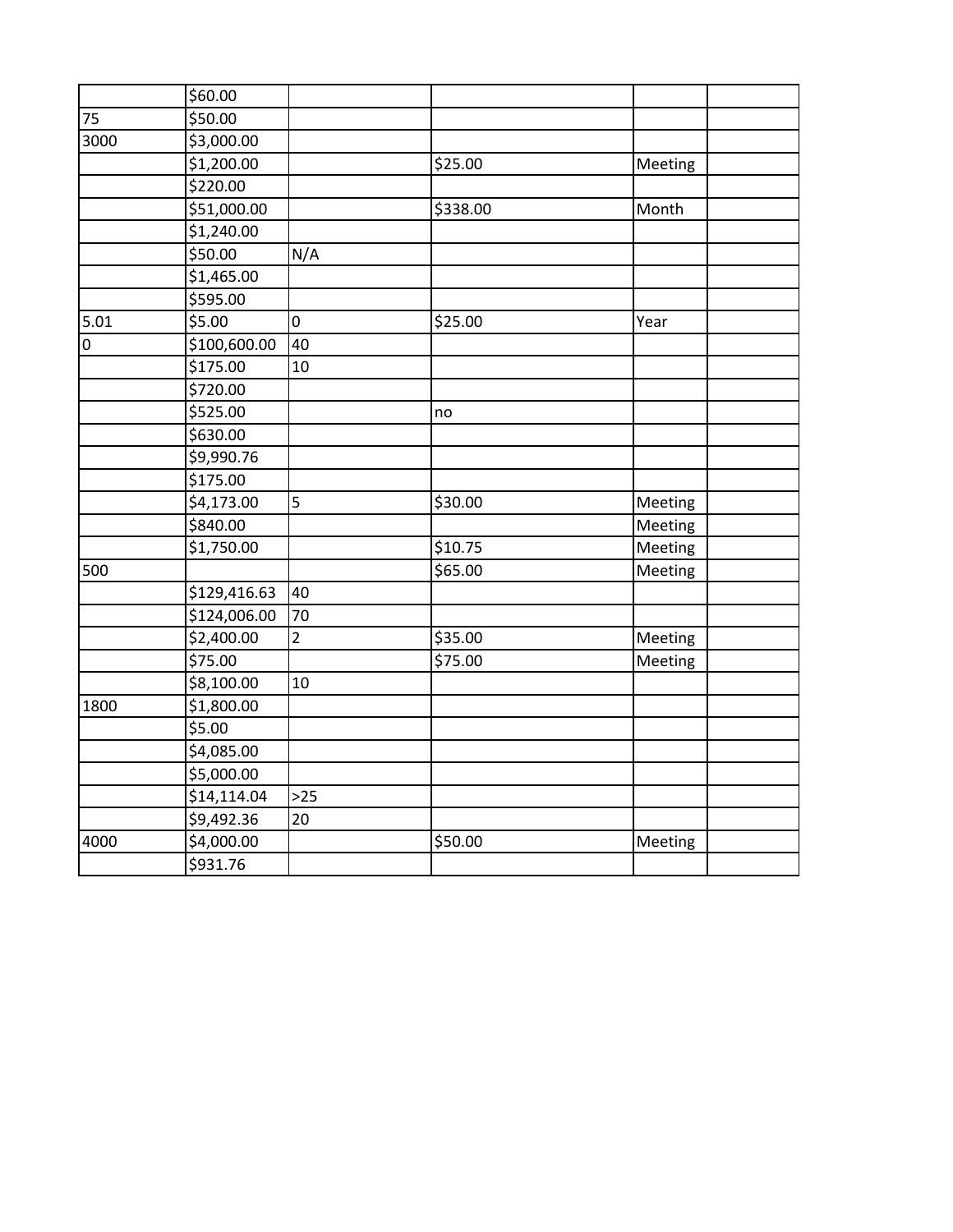| region                  | govtype    | taxablevalue       | budgetedexpenses | budgetedrevenues |
|-------------------------|------------|--------------------|------------------|------------------|
| $\overline{2}$          | <b>HRC</b> | \$135,212,866.00   | \$5,203,201.12   | \$4,965,467.00   |
| $\overline{c}$          | <b>HRV</b> | \$3,197,701.00     | \$31,970.00      | \$31,970.00      |
| $\mathbf 1$             | <b>HRC</b> | \$838,874,158.00   | \$24,139,400.00  | \$24,139,400.00  |
| 5                       | <b>HRV</b> | \$76,556,007.00    | \$1,943,380.00   | \$2,003,610.00   |
| $\mathbf 1$             | <b>HRC</b> | \$6,684,030,058.00 | \$118,160,321.00 | \$118,160,324.00 |
| $\overline{\mathbf{4}}$ | GLV        | \$11,286,950.00    | \$229,544.00     | \$242,276.00     |
| $\mathbf 1$             | <b>HRC</b> | \$1,800,625,386.00 | \$35,748,489.00  | \$32,844,744.00  |
| 5                       | <b>HRC</b> | \$82,147,450.00    | \$2,313,190.00   | \$2,490,182.00   |
| $\overline{c}$          | <b>HRC</b> | \$1,309,622,036.00 | \$48,000,000.00  | \$45,000,000.00  |
| $\pmb{4}$               | <b>HRC</b> | \$591,650,712.00   | \$21,567,766.00  | \$21,567,766.00  |
| $\overline{\mathbf{4}}$ | <b>HRC</b> | \$20,151,794.00    | \$2,358,288.00   | \$2,365,091.00   |
| $\overline{3}$          | <b>HRC</b> | \$111,964,999.00   | \$2,788,138.00   | \$2,789,800.00   |
| $\boldsymbol{6}$        | GLV        | \$35,717,798.00    | \$528,239.25     | \$551,700.00     |
| $\mathbf 1$             | <b>HRC</b> | \$107,333,920.00   | \$2,709,841.00   | \$2,709,998.00   |
| $\overline{\mathbf{c}}$ | <b>CT</b>  | \$445,045,513.00   | \$1,408,094.12   | \$1,692,333.98   |
| $\overline{2}$          | GLV        | \$53,424,000.00    | \$1,298,375.00   | \$1,181,375.00   |
| $\pmb{4}$               | <b>HRV</b> | \$78,422,485.00    | \$886,348.00     | \$848,801.00     |
| $\overline{c}$          | GLV        | \$86.40            | \$2,103,678.00   | \$2,123,791.00   |
| $\overline{c}$          | GLV        | \$5,890,385.00     | \$210,878.00     | \$191,963.00     |
| 6                       | GLV        | \$7,688,134.00     | \$162,711.00     | \$167,291.00     |
| $\overline{\mathbf{c}}$ | <b>HRC</b> | \$121,598,340.00   | \$2,217,606.00   | \$2,217,607.00   |
| $\overline{2}$          | <b>HRC</b> | \$31,200,000.00    | \$1,473,218.00   | \$1,187,148.00   |
| $\overline{2}$          | GLV        | \$42,051,312.00    | \$969,658.00     | \$789,132.00     |
| 5                       | <b>HRC</b> | \$24,663,114.00    | \$915,170.00     | \$916,210.00     |
| $\mathbf 1$             | <b>HRC</b> | \$675,600,916.00   | \$5,812,157.00   | \$6,572,192.00   |
| $\pmb{4}$               | GLV        | \$11,329,837.00    | \$13,628.00      | \$189,190.00     |
| 6                       | <b>HRC</b> | \$253,133,622.00   | \$7,325,900.00   | \$7,333,100.00   |
| $\overline{\mathbf{3}}$ | GLV        | \$70,201,628.00    | \$763,595.00     | \$763,595.00     |
| $\overline{\mathbf{3}}$ | <b>HRC</b> | \$119,511,671.00   | \$1,658,786.00   | \$2,045,660.00   |
| 5                       | <b>HRC</b> | \$41,910,054.00    | \$1,577,922.00   | \$1,579,631.00   |
| 3                       | GLV        | \$7,562,555.00     | \$178,820.00     | \$254,060.00     |
| $\overline{\mathbf{3}}$ | <b>HRC</b> | \$111,000,000.00   | \$2,300,385.00   | \$2,300,385.00   |
| $\overline{6}$          | GLV        | \$27,941,078.00    | \$354,500.00     | \$296,550.00     |
| $\overline{c}$          | GLV        | \$14.36            | \$2,461,988.46   | \$2,462,652.00   |
| 6                       | <b>HRC</b> | \$268,221,884.00   | \$3,419,800.00   | \$3,420,600.00   |
| $\mathbf 2$             | <b>HRC</b> | \$234,908,197.00   | \$4,222,041.00   | \$4,798,500.00   |
| $\mathbf 1$             | <b>HRC</b> | \$286,461,971.00   | \$4,538,301.00   | \$4,796,830.00   |
| 4                       | GLV        | \$66,226,772.00    | \$3,560,446.00   | \$3,771,311.00   |
| $\overline{2}$          | <b>HRC</b> | \$402,046,891.00   | \$10,660,254.00  | \$10,101,247.00  |
| $\overline{\mathbf{c}}$ | GLV        | \$34,038,300.00    | \$543,590.00     | \$545,925.00     |
| $\overline{c}$          | GLV        | \$40,100,000.00    | \$1,087,658.00   | \$1,094,271.00   |
| $\overline{3}$          | <b>HRC</b> | \$188,845,017.00   | \$3,597,545.00   | \$3,033,800.00   |
| 4                       | <b>HRC</b> | \$62,777,411.00    | \$2,050,950.53   | \$2,148,529.11   |
| 5                       | <b>HRC</b> | \$40,014,142.00    | \$1,864,691.00   | \$1,864,691.00   |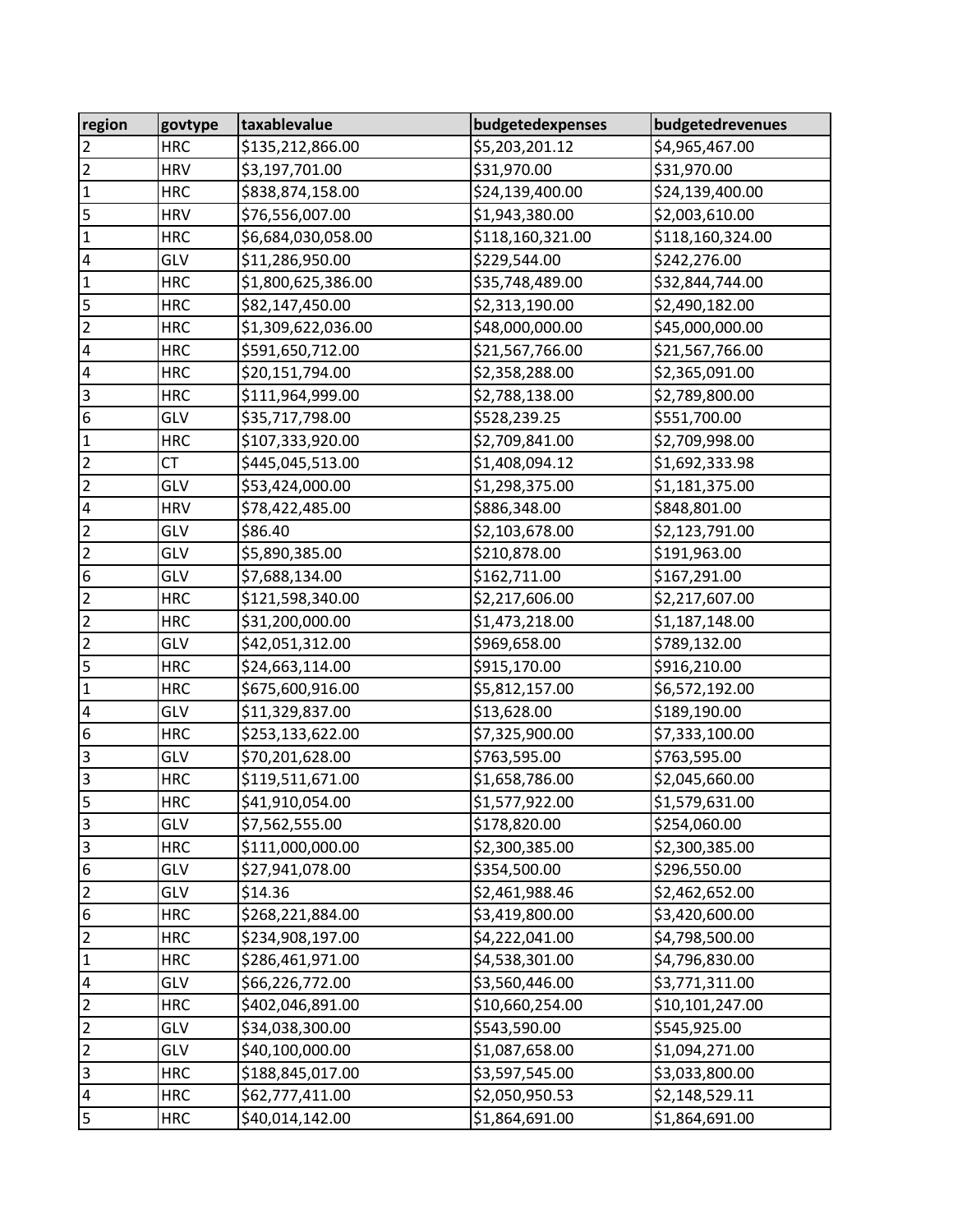| $\overline{7}$          | <b>HRC</b> | \$24,830,962.00    | \$1,443,259.00   | \$1,468,259.00   |
|-------------------------|------------|--------------------|------------------|------------------|
| $\overline{7}$          | GLV        | \$10,020.95        | \$72,525.00      | \$65,942.00      |
| $\mathbf 1$             | <b>HRC</b> | \$118,778,782.00   | \$3,097,125.00   | \$3,056,225.00   |
| $\mathbf{1}$            | <b>HRC</b> | \$3,592,914,080.00 | \$135,506,235.00 | \$135,690,689.00 |
| $\overline{1}$          | <b>HRC</b> | \$1,409,583,139.00 | \$56,790,517.00  | \$56,957,157.00  |
| $\overline{2}$          | СT         | \$1,811,419,700.00 | \$18,135.10      | \$17,208,840.00  |
| $\overline{\mathbf{4}}$ | <b>HRC</b> | \$185,000,000.00   | \$3,338,000.00   | \$3,418,000.00   |
| $\overline{2}$          | GLV        | \$36,251,075.00    | \$704,808.00     | \$630,300.00     |
| $\overline{2}$          | <b>HRC</b> | \$0.13             | \$3,046,521.00   | \$3,119,830.00   |
| $\overline{2}$          | <b>HRC</b> | \$82,715,309.00    | \$3,591,785.00   | \$3,602,288.00   |
| $\overline{\mathbf{3}}$ | <b>HRC</b> | \$202,800.00       | \$11,789,800.00  | \$12,485,100.00  |
| $\boldsymbol{6}$        | <b>HRC</b> | \$56,211,511.00    | \$1,910,650.00   | \$1,910,250.00   |
| $\boldsymbol{6}$        | <b>HRC</b> | \$86,723,605.00    | \$3,029,703.00   | \$3,029,703.00   |
| $\mathbf 1$             | <b>HRC</b> | \$9,300,000.00     | \$26,093,954.00  | \$24,275,573.00  |
| $\overline{c}$          | <b>HRC</b> | \$119,846,442.00   | \$3,372,375.00   | \$2,788,572.00   |
| $\mathbf{1}$            | <b>HRC</b> | \$107,407,761.00   | \$11,899,940.00  | \$11,233,700.00  |
| $\overline{2}$          | <b>HRV</b> | \$24,066,059.00    | \$423,841.00     | \$424,195.00     |
| $\boldsymbol{6}$        | GLV        | \$141,774,206.00   | \$1,311,948.00   | \$1,619,171.00   |
| $\overline{3}$          | <b>HRC</b> | \$31,724,098.00    | \$1,035,662.00   | \$1,116,123.00   |
| 5                       | GLV        | \$7,068,703.00     | \$133,690.00     | \$107,722.25     |
| $\mathbf 1$             | <b>HRC</b> | \$3,730,230,260.00 | \$70,350,229.00  | \$64,392,261.00  |
| $\overline{2}$          | <b>HRC</b> | \$24,475,219.00    | \$705,620.00     | \$684,180.00     |
| $\mathbf{1}$            | <b>HRC</b> | \$482,505,749.00   | \$6,837,614.00   | \$6,469,493.00   |
| $\mathbf{1}$            | <b>HRC</b> | \$738,003,360.00   | \$24,011,173.00  | \$24,011,173.00  |
| $\overline{3}$          | <b>HRC</b> | \$206,669,434.00   | \$1,950,760.00   | \$1,950,760.00   |
| $\mathbf 1$             | <b>HRC</b> | \$205,086,994.00   | \$4,498,078.00   | \$4,498,078.00   |
| $\overline{1}$          | GLV        | \$97,086,580.00    | \$2,216,525.00   | \$2,224,503.00   |
| $\overline{\mathbf{3}}$ | GLV        | \$40,922,000.00    | \$692,000.00     | \$542,000.00     |
| $\boldsymbol{6}$        | <b>HRC</b> | \$188,016,736.00   | \$4,250,272.00   | \$4,225,558.00   |
| $\overline{2}$          | <b>HRC</b> | \$13,479,178.00    | \$327,964.00     | \$362,590.00     |
| $\mathbf{1}$            | <b>HRV</b> | \$73,240,279.00    | \$1,623,306.00   | \$2,007,861.00   |
| $\overline{2}$          | <b>HRC</b> | \$252,138,875.00   | \$3,851,626.00   | \$3,862,126.00   |
| $\overline{3}$          | <b>HRC</b> | \$5,844,073,459.00 | \$149,904,056.00 | \$183,796,372.00 |
| $\overline{3}$          | <b>HRC</b> | \$764,080,583.00   | \$12,265,224.00  | \$11,172,068.00  |
| $\overline{3}$          | <b>HRC</b> | \$19,115,965.00    | \$515,437.00     | \$534,492.00     |
| $\overline{\mathsf{3}}$ | <b>HRC</b> | \$283,381,661.00   | \$5,074,100.00   | \$5,081,500.00   |
| $\mathbf 1$             | <b>HRC</b> | \$767,141,507.00   | \$15,059,593.00  | \$13,639,465.00  |
| $\mathbf{1}$            | <b>HRC</b> | \$230,009,488.00   | \$18,231,061.00  | \$15,849,420.00  |
| $\mathbf{1}$            | <b>HRC</b> | \$232,004,325.00   | \$11,865,201.00  | \$12,104,991.00  |
| $\overline{\mathbf{4}}$ | <b>HRC</b> | \$57,519,226.00    | \$2,336,360.95   | \$2,336,360.95   |
| $\overline{3}$          | <b>HRC</b> | \$51,134,188.00    | 18,181.445.00    | \$19,366,425.00  |
| 3                       | GLV        | \$11,064,902.00    | \$553,422.00     | \$553,422.00     |
| $\vert$ 1               | <b>HRC</b> | \$116,615,628.00   | \$11,640,270.00  | \$10,981,524.00  |
| 6                       | GLV        | \$19,058,866.00    | \$312,228.00     | \$325,515.00     |
| $\overline{\mathbf{3}}$ | <b>HRC</b> | \$1,326,561,691.00 | \$26,607,326.00  | \$26,607,326.00  |
| $\overline{2}$          | <b>HRV</b> | \$0.00             | \$247,314.24     | \$247,314.24     |
| $\overline{3}$          | GLV        | \$41,736,666.00    | \$689,000.00     | \$691,340.00     |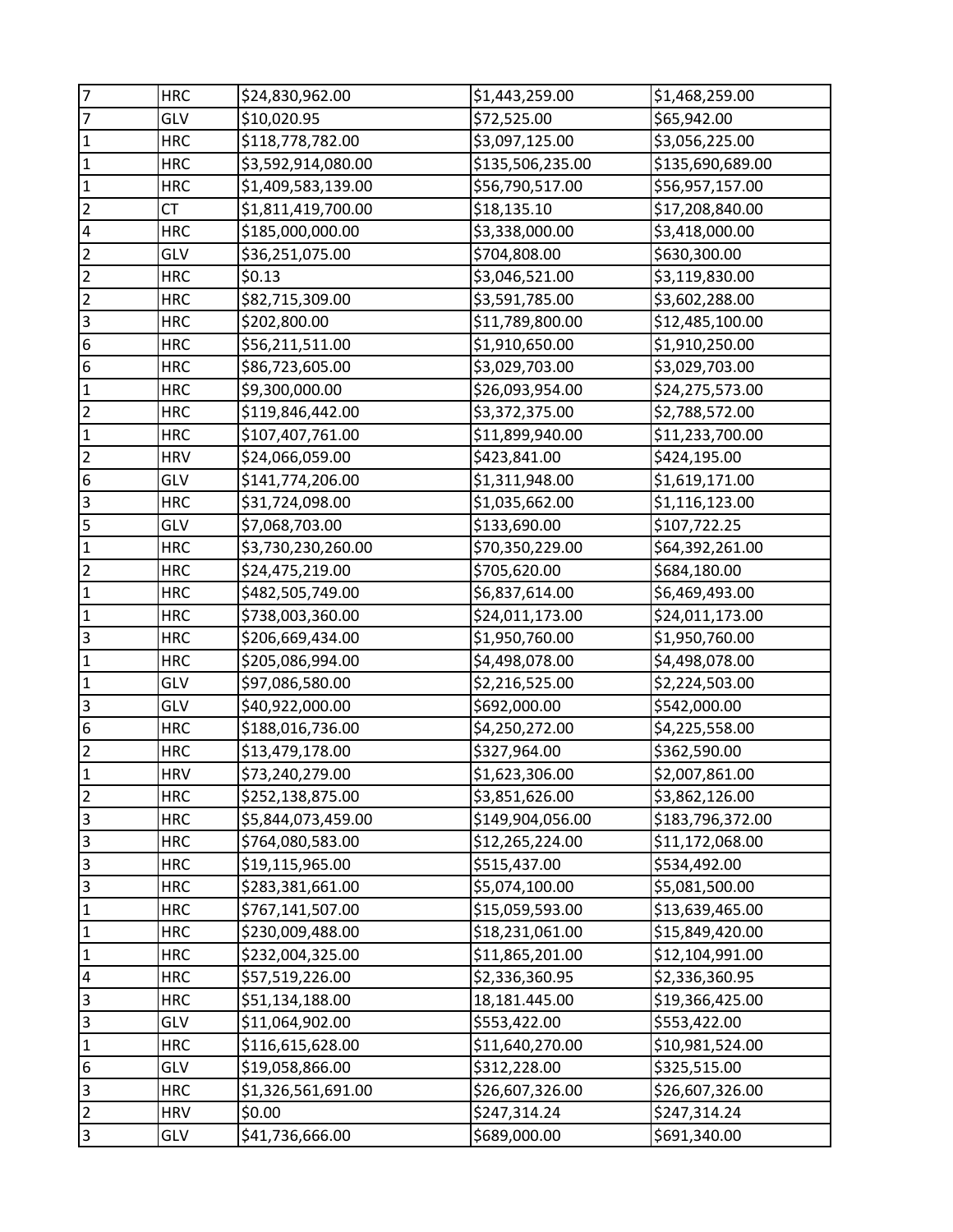| $\mathbf{1}$            | <b>HRC</b> | \$339,652,952.00   | \$8,237,596.00  | \$7,496,461.00  |
|-------------------------|------------|--------------------|-----------------|-----------------|
| $\overline{3}$          | <b>HRC</b> | \$271,935,268.00   | \$4,466,450.00  | \$4,215,545.00  |
| $\mathbf 1$             | CT         | \$1,828,636,021.00 | \$10,705,795.00 | \$10,253,722.00 |
| $\overline{\mathbf{3}}$ | <b>HRC</b> | \$111,741,091.00   | \$6,511,137.00  | \$6,408,400.00  |
| $\overline{7}$          | <b>HRC</b> | \$248,407,773.00   | \$7,298,337.00  | \$7,298,337.00  |
| 7                       | <b>HRC</b> | \$54,467.23        | \$2,228,153.00  | \$2,228,153.00  |
| $\overline{7}$          | <b>HRC</b> | \$97,588,914.00    | \$3,870,000.00  | \$3,660,000.00  |
| $\overline{7}$          | <b>HRC</b> | \$126,103,863.00   | \$2,993,499.00  | \$2,850,414.00  |
| $\overline{\mathbf{4}}$ | <b>HRC</b> | \$77,839,143.00    | \$1,894,778.00  | \$1,875,401.00  |
| $\overline{2}$          | <b>HRC</b> | \$59,151,643.00    | \$1,594,390.84  | \$1,573,267.15  |
| $\boldsymbol{6}$        | GLV        | \$52,680,772.00    | \$1,375,553.00  | \$1,304,157.00  |
| $\overline{3}$          | GLV        | \$261,361.40       | \$539,926.00    | \$462,765.00    |
| $\overline{3}$          | <b>HRC</b> | \$2,160,743,516.00 | \$36,060,400.00 | \$36,092,800.00 |
| $\boldsymbol{6}$        | GLV        | \$35,385,239.00    | \$754,108.29    | \$754,108.29    |
| $\mathbf 1$             | <b>HRC</b> | \$86,020,110.00    | \$1,621,489.00  | \$1,621,489.00  |
| 4                       | <b>HRV</b> | \$87,405,660.00    | \$381,023.00    | \$360,636.00    |
| $\overline{3}$          | GLV        | \$49,217,337.00    | \$2,091,843.00  | \$2,082,379.00  |
| $\overline{3}$          | GLV        | \$26,446,665.00    | \$989,470.48    | \$1,988,267.14  |
| $\overline{\mathbf{3}}$ | GLV        | \$22,743,026.00    | \$471,810.00    | \$471,810.00    |
| $\overline{2}$          | <b>HRC</b> | \$2,326,303,826.00 | 151.3 million   | 134 million     |
| $\overline{7}$          | GLV        | \$25,424,788.00    | \$1,709,680.00  | \$1,646,700.00  |
| $\overline{\mathbf{c}}$ | GLV        | \$46,890,738.00    | \$1,017,664.00  | \$1,113,347.00  |
| $\mathbf 1$             | GLV        | \$14,931,150.00    | \$264,803.00    | \$264,803.00    |
| $\overline{2}$          | <b>HRC</b> | \$642,242.00       | \$1,277,476.00  | \$1,280,497.00  |
| 5                       | GLV        | \$335,600.00       | \$1,145,997.00  | \$1,159,137.00  |
| $\overline{6}$          | GLV        | \$95,700.00        | \$234,801.05    | \$239,671.30    |
| $\mathbf 1$             | <b>HRC</b> | \$589,719,928.00   | \$24,638,942.00 | \$24,638,942.00 |
| $\overline{c}$          | <b>HRC</b> | \$34,777,677.00    | \$1,316,897.00  | \$1,212,357.00  |
| $\mathbf{1}$            | <b>HRC</b> | \$4,377,310,435.00 | \$63,331,693.00 | \$63,341,002.00 |
| $\overline{\mathbf{3}}$ | <b>HRC</b> | \$143,636,229.00   | \$3,225,751.63  | \$3,240,222.37  |
| $\overline{3}$          | <b>HRC</b> | \$285,205,113.00   | \$7,294,400.00  | \$6,669,700.00  |
| $\mathbf{1}$            | <b>HRC</b> | 856 mil            | 33.6 million    | 33.6 million    |
| $\boldsymbol{6}$        | GLV        | \$19,364,261.00    | \$479,850.00    | \$480,450.00    |
| $\mathbf 1$             | GLV        | \$69,280,373.00    | \$1,326,019.00  | \$1,267,611.00  |
| $\boldsymbol{6}$        | <b>HRC</b> | \$209,491,258.00   | \$6,889,610.00  | \$6,789,610.00  |
| 5                       | <b>HRC</b> | \$39,369,522.00    | \$1,874,675.00  | \$1,874,675.00  |
| $\overline{7}$          | <b>HRC</b> | \$729,389,019.00   | \$23,059,870.00 | \$23,059,870.00 |
| 2                       | <b>HRC</b> | \$210,549,429.00   | \$9,047,674.00  | \$8,288,631.00  |
| $\overline{c}$          | <b>HRV</b> | \$10,597,651.00    | \$107,150.00    | \$135,500.00    |
| 5                       | <b>HRC</b> | \$406,480,781.00   | \$11,196,081.00 | \$95,752,346.00 |
| $\mathbf 1$             | <b>HRC</b> | \$257,693,217.00   | \$10,884,339.00 | \$11,218,260.00 |
| $\mathbf 1$             | <b>HRC</b> | \$28,016,245.00    | \$872,027.00    | \$962,000.00    |
| $\mathbf 2$             | GLV        | \$20,134,069.00    | \$512,883.00    | \$693,800.00    |
| 7                       | <b>HRC</b> | \$212,069,732.00   | \$6,956,775.00  | \$6,956,775.00  |
| $\overline{2}$          | <b>CT</b>  | \$2,247,176,400.00 | \$24,060,730.00 | \$22,701,545.00 |
| 4                       | GLV        | \$15,339,273.00    | \$539,815.00    | \$480,820.00    |
| 5                       | GLV        | \$21,089,956.00    | \$340,493.00    | \$304,725.00    |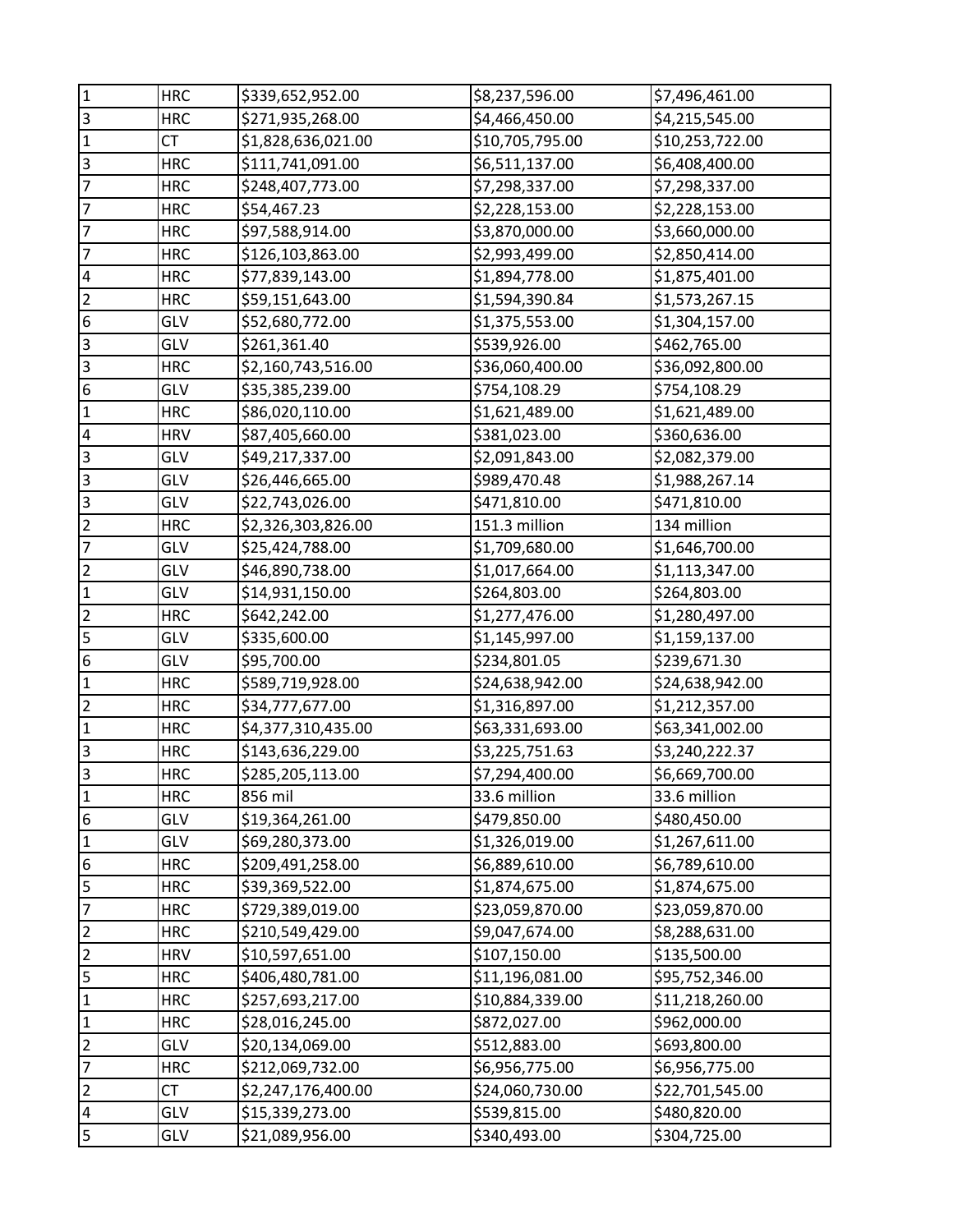| $\overline{2}$          | GLV        | \$125,439,286.00              | \$1,604,041.00  | \$1,604,078.00  |
|-------------------------|------------|-------------------------------|-----------------|-----------------|
| $\overline{\mathbf{4}}$ | <b>HRC</b> | \$2,154,639,034.00            | \$50,675,435.00 | \$45,174,380.00 |
| $\mathbf 1$             | <b>HRC</b> | \$182,179,304.00              | \$5,315,973.00  | \$5,612,973.00  |
| $\mathbf 1$             | <b>HRV</b> | \$315,500,000.00              | \$2,201,050.00  | \$2,201,050.00  |
| 6                       | GLV        | \$3,613,415.00                | \$78,229.00     | \$78,229.00     |
| $\overline{2}$          | <b>HRC</b> | \$50,057,867.00               | \$1,361,536.47  | \$1,302,033.33  |
| $\overline{\mathbf{3}}$ | GLV        | \$8,306,121.00                | \$163,860.00    | \$150,450.00    |
| $\mathbf 1$             | <b>HRC</b> | \$357,620,753.00              | \$11,026,668.00 | \$11,053,037.00 |
| $\mathbf{1}$            | <b>HRC</b> | \$32,123,303.00               | \$1,567,279.00  | \$1,517,000.00  |
| $\overline{\mathbf{4}}$ | <b>HRC</b> | \$489,694,900.00              | \$14,530,660.00 | \$14,048,380.00 |
| $\overline{\mathbf{3}}$ | GLV        | \$129,552.03                  | \$232,446.00    | \$204,775.00    |
| $\overline{3}$          | <b>HRC</b> | 679,812,900 & 69,660,500      | \$33,895,557.00 | \$33,956,572.00 |
| $\mathbf{1}$            | <b>HRC</b> | \$447,075,655.00              | \$7,348,827.00  | \$7,318,101.00  |
| $\mathbf 1$             | GLV        | \$112,873,023.00              | \$1,966,214.00  | \$2,021,203.00  |
| $\overline{\mathbf{4}}$ | GLV        | \$13,993,025.00               | \$412,512.00    | \$616,475.00    |
| $\overline{\mathbf{3}}$ | <b>HRC</b> | \$68,403,636.00               | \$1,405,166.00  | \$1,396,700.00  |
| $\overline{c}$          | <b>HRC</b> | \$210,765,591.00              | \$7,598,604.00  | \$7,897,880.00  |
| 5                       | GLV        | \$22,311,661.00               | \$553,954.00    | \$553,954.00    |
| $\mathbf 1$             | <b>HRC</b> | \$450,877,326.00              | \$8,361,883.00  | \$8,361,883.00  |
| $\overline{1}$          | <b>HRC</b> | 4,252,926,919.0000            | \$37,036,890.00 | \$37,072,950.00 |
| 4                       | GLV        | \$6,577,800.00                | \$75,575.26     | \$101,533.36    |
| $\mathbf 1$             | <b>HRV</b> | \$16,481,268.00               | \$654,590.00    | \$494,800.00    |
| $\overline{2}$          | <b>HRC</b> | \$97,623,245.00               | \$2,138,495.00  | \$1,947,875.00  |
| $\overline{\mathbf{4}}$ | <b>HRC</b> | \$26,000,000.00               | \$741,779.00    | \$741,779.00    |
| $\overline{2}$          | GLV        | \$88,763,432.00               | \$1,925,829.00  | \$1,881,849.00  |
| $\overline{\mathbf{5}}$ | GLV        | \$8,804,296.00                | \$263,361.00    | \$273,200.00    |
| $\overline{\mathbf{4}}$ | <b>HRC</b> | \$48,213,723.00               | \$1,420,839.00  | \$1,227,004.00  |
| 5                       | GLV        | \$303,790,763.00              | \$796,157.00    | \$799,729.00    |
| $\overline{2}$          | <b>HRC</b> | 92,330,544 (original 2021 TV) | \$2,245,306.00  | \$2,190,132.00  |
| $\mathbf 1$             | <b>HRC</b> | \$636,043,215.00              | \$16,155,751.00 | \$16,155,751.00 |
| $\overline{5}$          | <b>HRC</b> | \$665,163,098.00              | \$38,186,114.00 | \$38,186,114.00 |
| $\overline{2}$          | <b>HRC</b> | \$2,198,664,570.00            | \$28,758,857.00 | \$28,758,857.00 |
| $\mathbf 2$             | <b>HRC</b> | \$57,369,511.00               | \$609,758.66    | \$1,429,528.00  |
| $\overline{\mathbf{5}}$ | GLV        | \$30,635,369.00               | \$11,689,618.00 | \$1,697,517.00  |
| $\mathbf 1$             | <b>HRC</b> | \$883,924.00                  | \$16,321,297.00 | \$15,718,283.00 |
| $\boldsymbol{6}$        | <b>HRC</b> | \$75,564,555.00               | \$1,909,820.00  | \$1,934,160.00  |
| $\mathbf 1$             | <b>HRC</b> | \$1,002,892,213.00            | \$38,128,828.00 | \$38,128,828.00 |
| $\overline{\mathbf{3}}$ | GLV        | \$17,151,052.00               | \$669,900.00    | \$669,900.00    |
| $\mathbf 1$             | <b>HRC</b> | \$3,163,168,150.00            | \$46,259,340.00 | \$38,181,310.00 |
| $\overline{\mathbf{r}}$ | GLV        | \$41,425,818.00               | \$959,271.00    | \$959,271.00    |
| $\mathbf 1$             | <b>HRC</b> | \$51,987.00                   | \$37,911,863.00 | \$37,912,399.00 |
| 4                       | <b>HRC</b> | \$256,837,323.00              | \$4,895,498.00  | \$4,739,417.00  |
| $\overline{2}$          | <b>HRC</b> | \$0.00                        | \$0.00          | \$0.00          |
| 4                       | <b>HRC</b> | \$57,021,972.00               | \$2,562,319.00  | \$2,330,632.00  |
| $\mathbf 1$             | <b>HRC</b> | \$593,838,500.00              | \$10,727,741.00 | \$10,856,059.00 |
| $\overline{\mathbf{5}}$ | HRC-F      | \$58,293,256.00               | \$1,804,350.00  | \$1,804,350.00  |
| $\overline{3}$          | GLV        | \$22,719,878.00               | \$466,945.00    | \$516,740.00    |